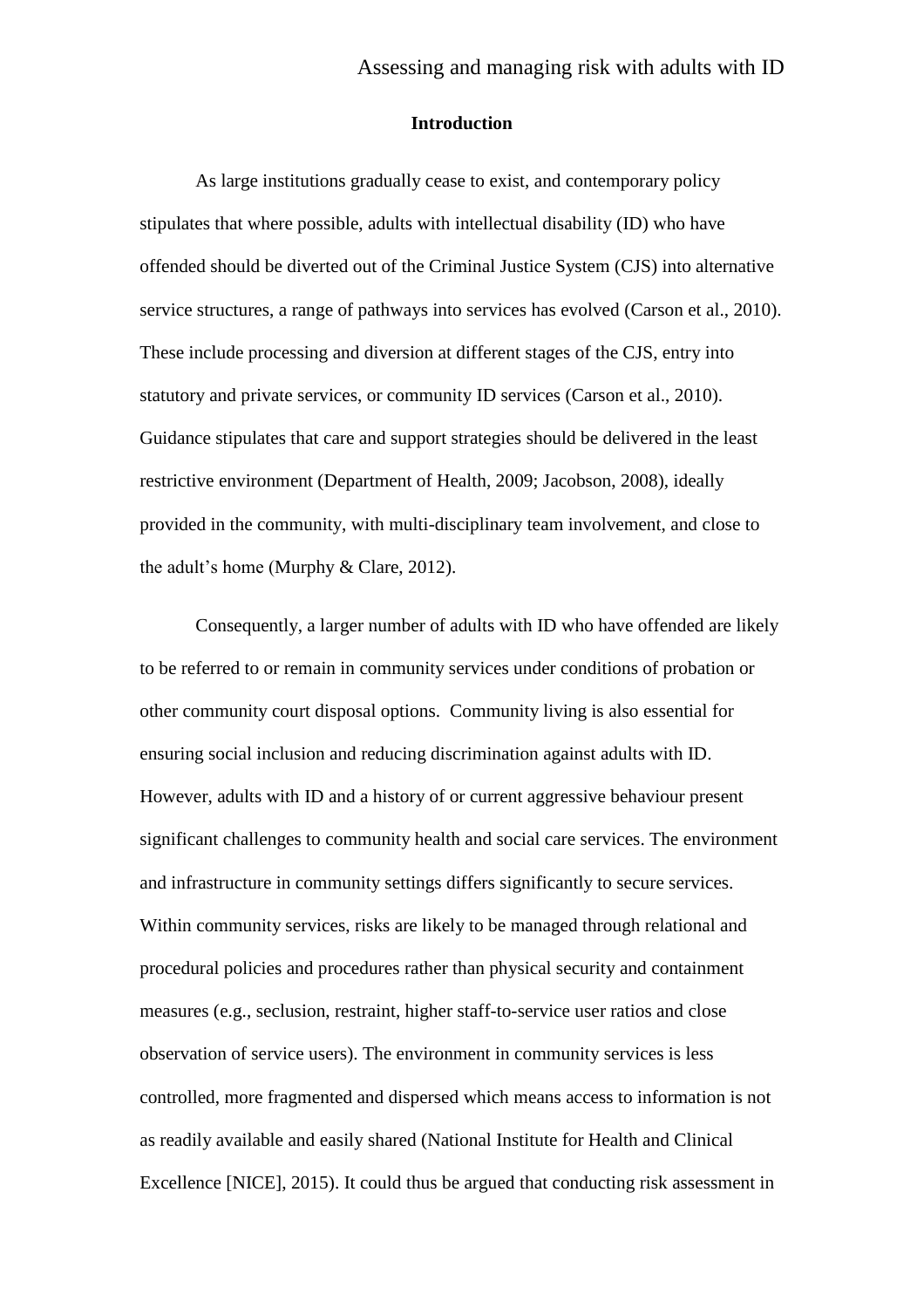a community setting is more challenging than in secure services. Increased risk for offending is related to having greater access to the general public and lower staffing levels which mean less monitoring (NICE, 2015).

As a result of these differences in environmental conditions, it is likely that dynamic risk factors (amenable to change) might present differently and at different rates in the community compared to secure services. Therefore, risk assessment and management strategies that are employed within secure services may not be appropriate, feasible, or effective at promoting safety in community settings.

In secure settings the process of structured risk assessment is an established part of routine clinical practice, whereas in the community the process is often sporadic (Yacoub & Latham, 2012). The absence of policy and protocol specific to managing risk, difficulty with cross agency liaison and ownership of management plans, and a lack of standardized risk measures for this population (Boer, Tough, & Haaven, 2004; Lindsay, 2002; Lindsay & Beail, 2004) are likely barriers to conducting risk assessment in community settings.

Despite emerging research assessing the effectiveness of risk measures with adults with ID, uncertainty and lack of confidence in assessing risk for individuals with ID remains (Blacker, Beech, Wilcox, & Boer, 2010; Lofthouse, Lindsay, Totsika, Hastings & Roberts, 2014). To date, most studies on risk assessment in ID have been conducted in high, medium and low secure forensic settings (Drieschner, Marrozos, & Regenboog, 2013; Fitzgerald et al., 2011; Fitzgerald et al., 2013; Innett, Wright, Roberts, & Sheeran, 2014; Lofthouse, et al., 2014; Morrissey et al., 2005; Morrisey et al., 2007; O'Shea, Picchioni, Mason, Sugarman, & Dickens, 2014; Pouls & Jeandarme, 2014; Quinsey, Book, & Skilling, 2004; Steptoe, Lindsay, Murphy, &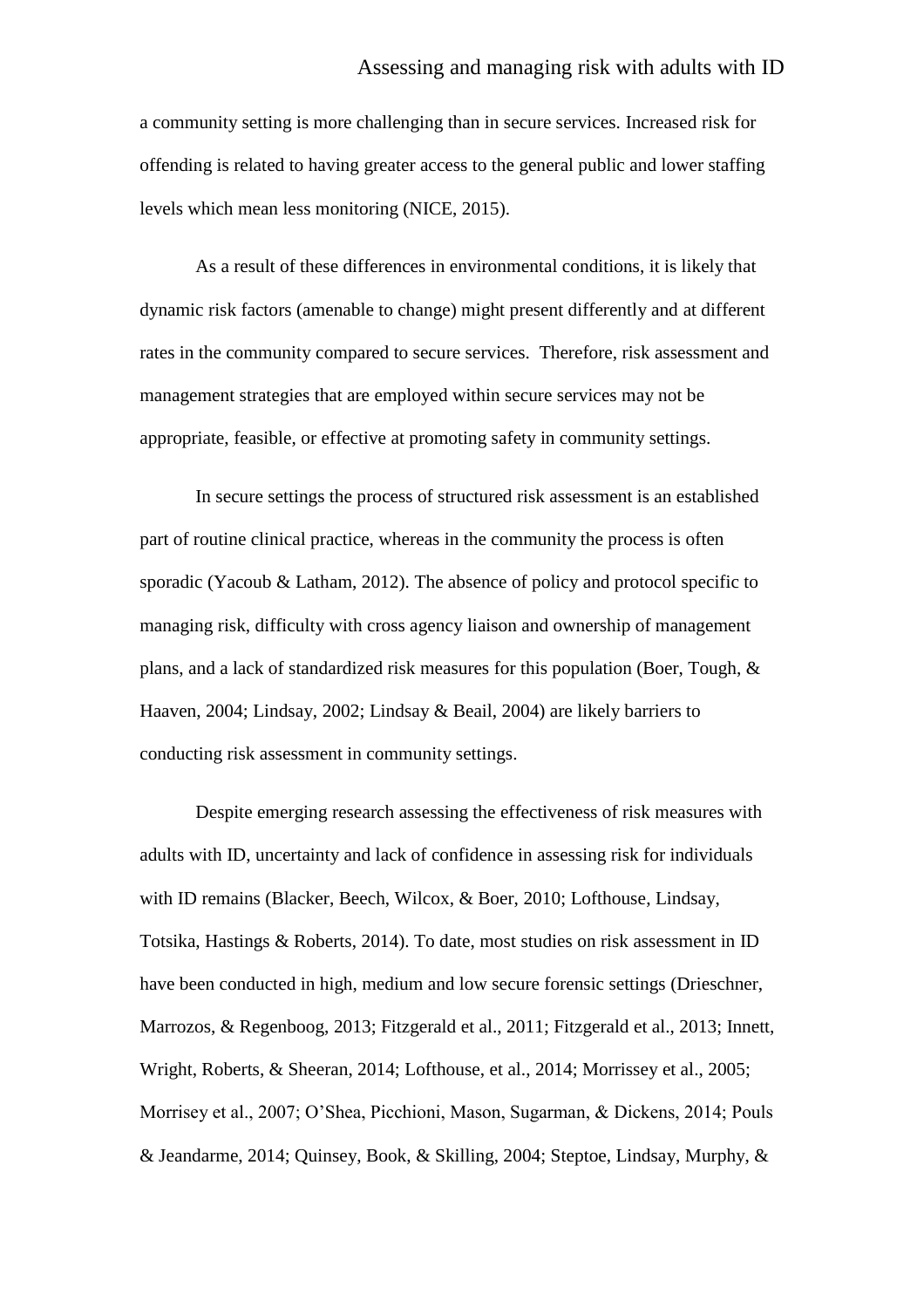Young, 2008), with a few extending to community ID populations (Gray, Fitzgerald, Taylor, MacCulloch, & Snowden, 2007; Gray, Taylor, & Snowden, 2011; Lindsay et al., 2008; Lofthouse, et al. 2014; Verbrugge, Goodman-Delahunty, & Frize, 2011). There is a clear need to accurately assess risk of aggression in community ID services not only for the well-being of adults with ID, but also those involved in their care and the public. Existing research shows that aggression presented by adults with ID negatively impacts on care staff psychological well being, in particular relating to elevated stress levels and burnout (Chung & Harding 2009; Hastings 2002; Hastings & Brown 2002; Hensel, Lunsky, & Dewa, 2012; Howard, Rose, & Levenson, 2009; Mills & Rose 2011). Crocker and colleagues (2006) found that verbal aggression was the most prevalent form of challenging behaviour in community ID services and often takes the form of abuse, shouting, threats, racism and generalised anger (Stewart & Bowers, 2013). Frequent verbal aggression can have a profound psychological impact on staff, affecting their job performance and functioning (Bowers et al., 2009; Sprigg, Armitage, & Hollis, 2007; Stone, McMillan, & Hazleton, 2010) while also increase the likelihood of the individual with ID being referred into secure services (Carson et al., 2010). Lindsay and colleagues (2010) proposed that pathways in to community service provision are related to the level of assessed risk. In the absence of a valid and reliable risk measure, support staff make informal evaluations and decisions about risk on the basis of dynamic factors that may or may not be related to risk. The result is likely to be an inaccurate assessment of risk that may attract unnecessary restrictions on adult's freedom or increase the potential risk to others. Research is needed to predict and prevent aggression through identification of reliable and valid risk measures. Dynamic risk factors lend themselves to the challenge of assessing the changeable nature of risk and play an important role in the emergence and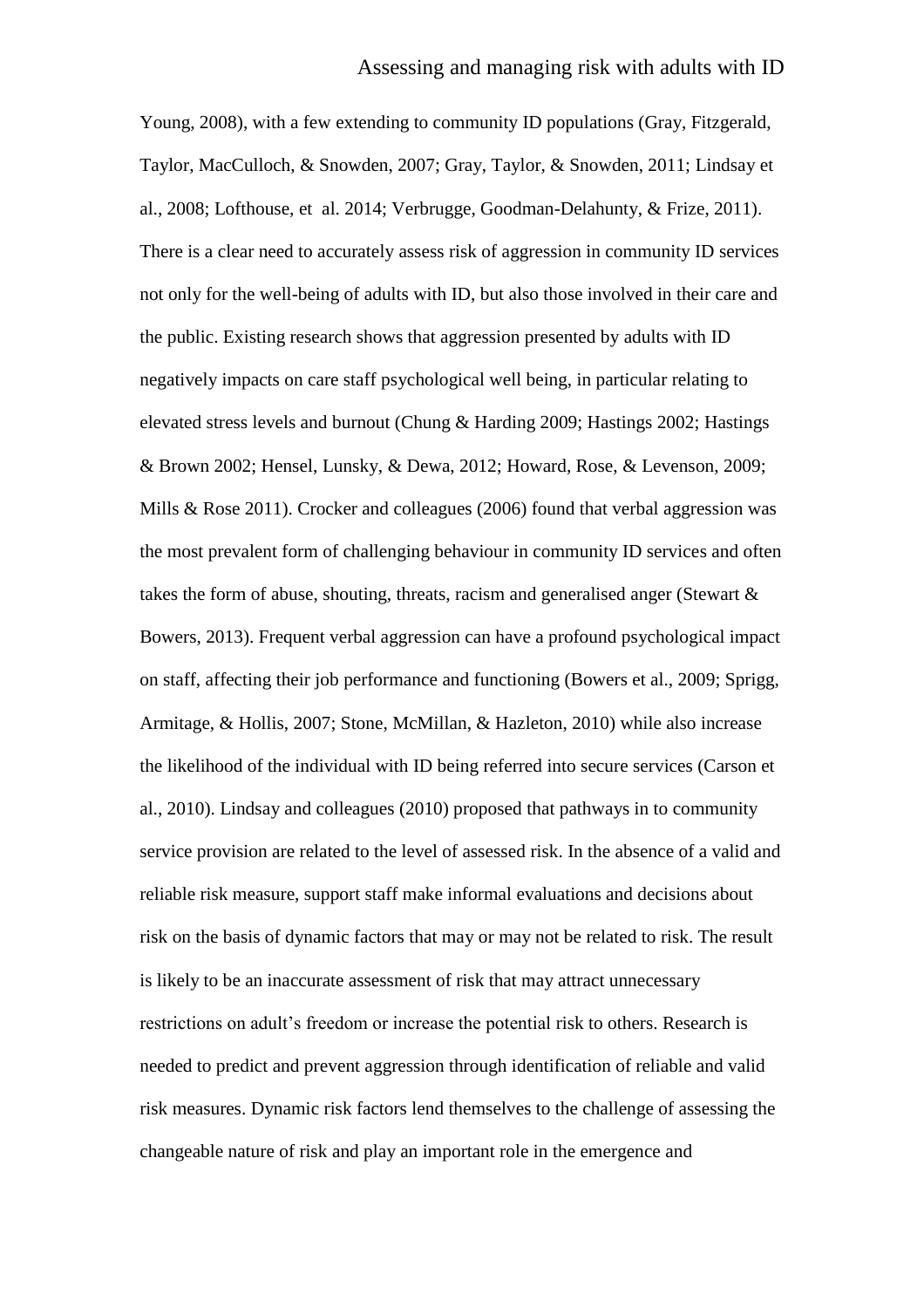maintenance of aggressive behaviour (Crocker, Mercier, Allaire, & Roy, 2007). In addition, dynamic risk assessments enable professionals to be better informed about *when* to intervene to reduce risk, *how much* individuals respond to treatment and whether modification to supervision levels is required (Douglas & Skeem, 2005).

Within the UK, a small number of risk assessments measures have been developed specifically for adults with ID, composed of dynamic risk factors. Measures focus on predicting sexual violence (e.g., Assessment of Risk and Manageability for Individuals who Offend Sexually [ARMIDILO-S], Boer, et al., 2011, 2004; Treatment Intervention and Progress Scale for Sexual Abusers with ID [TIPS-ID], McGrath, Livingston, & Falk, 2007), and physical violence (Dynamic Risk Appraisal and Management System [DRAMS], Lindsay et al., 2004; Current Risk of Violence [CuRV], Lofthouse et al. 2014; Short Dynamic Risk Scale [SDRS], Quinsey, 2004). Evidence demonstrating the predictive accuracy of these measures is limited. Narrative and systematic reviews (Camilleri & Quinsey, 2011; Hockenhull n.d.; Pouls & Jeandarme, 2015) in the field have attempted to provide an overview of the validity of risk assessments in this area. A recent meta-analysis (Lofthouse et al., 2017) compared the efficacy of assessments to predict risk of aggression in studies using prospective and catch up longitudinal research designs. The review found no difference in the predictive accuracy between the three types of measures (actuarial, structured professional judgment & dynamic) or study design. Within the Meta analysis, eight of the fourteen studies employed a prospective design and six studies included dynamic risk assessment measures.

A paucity of research on the effectiveness of measures to assess risk in a community setting is concerning considering that the majority of adults with ID who offend or are considered risky live in community settings. There are two important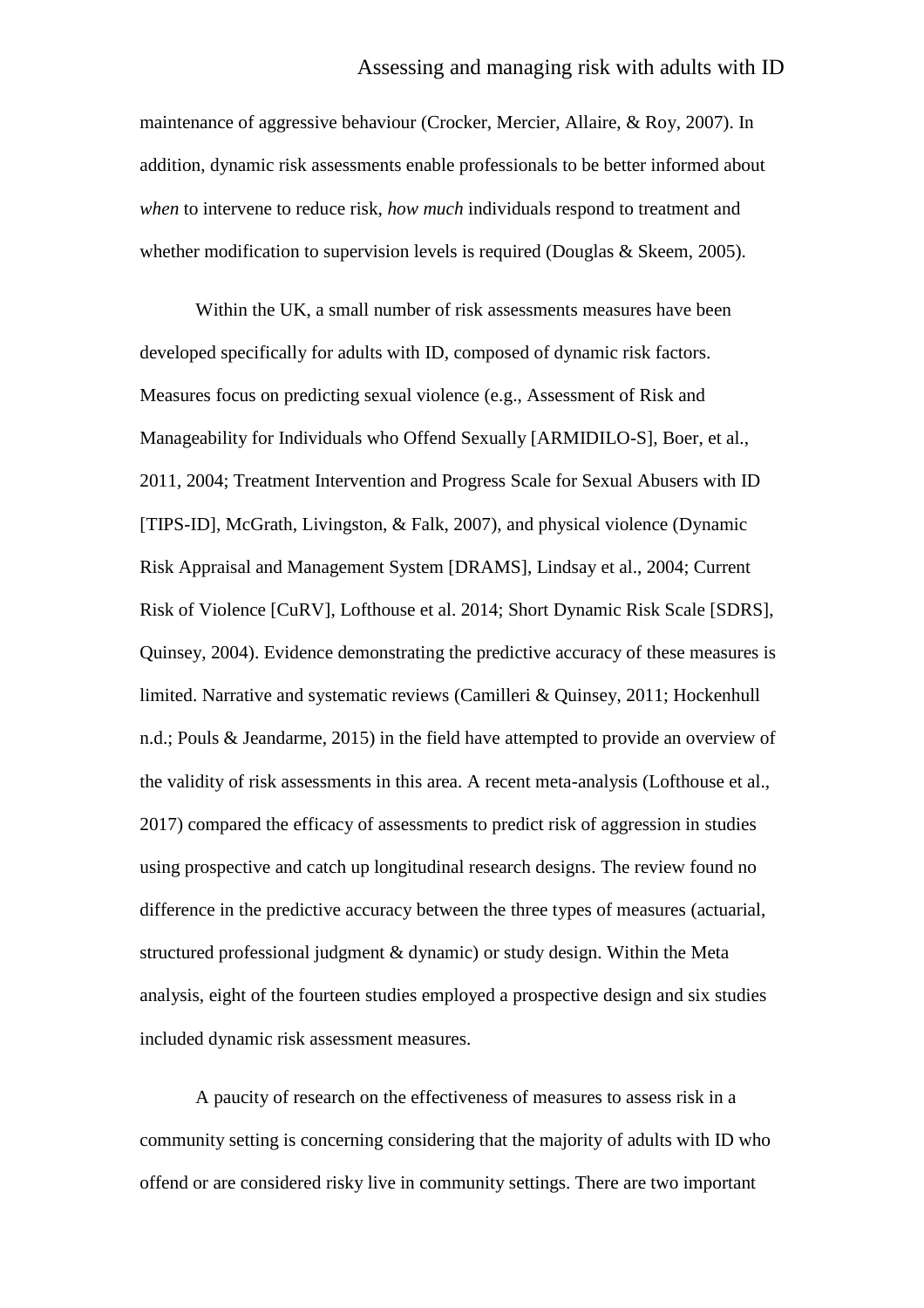## Assessing and managing risk with adults with ID

functions for risk prediction in community ID provision: 1: To predict offending behaviour (as with any other population and setting), and 2: To prevent aggressive behaviour from escalating into offending behaviour through better assessment and management.

In the current study, we aimed to explore whether the CuRV (Lofthouse et al., 2014) performs equally well with community populations, where the external environment is different and therefore dynamic risk factors might be present in different form and at different rates. Within the current community sample, participants are a combination of adults who have been discharged from secure settings and those whose behaviours have been managed long term in the community. Some of these adults may be at risk of becoming offenders if the behaviour was brought to the attention of the CJS.

A further aim of the current study is to assess the convergent validity of the CuRV through administering the SDRS (Quinsey, 2004). Due to the limited availability of ID-specific validated risk assessment for predicting aggression, we wanted to compare the CuRV to another measure in the field.

### **Method**

## **Participants and Settings**

Participants were a sample of 28 adults with ID, living in a variety of community settings in England and Scotland. Three participants were female, 25 were male. One participant identified as Pakistani, one black British and 25 White British. Mean age for the sample was 33 years, range  $18 - 52$  (n=21). Mean IQ was 62, range 53-69 (n=17;missing IQ data n=8). Where IQ score was unavailable, four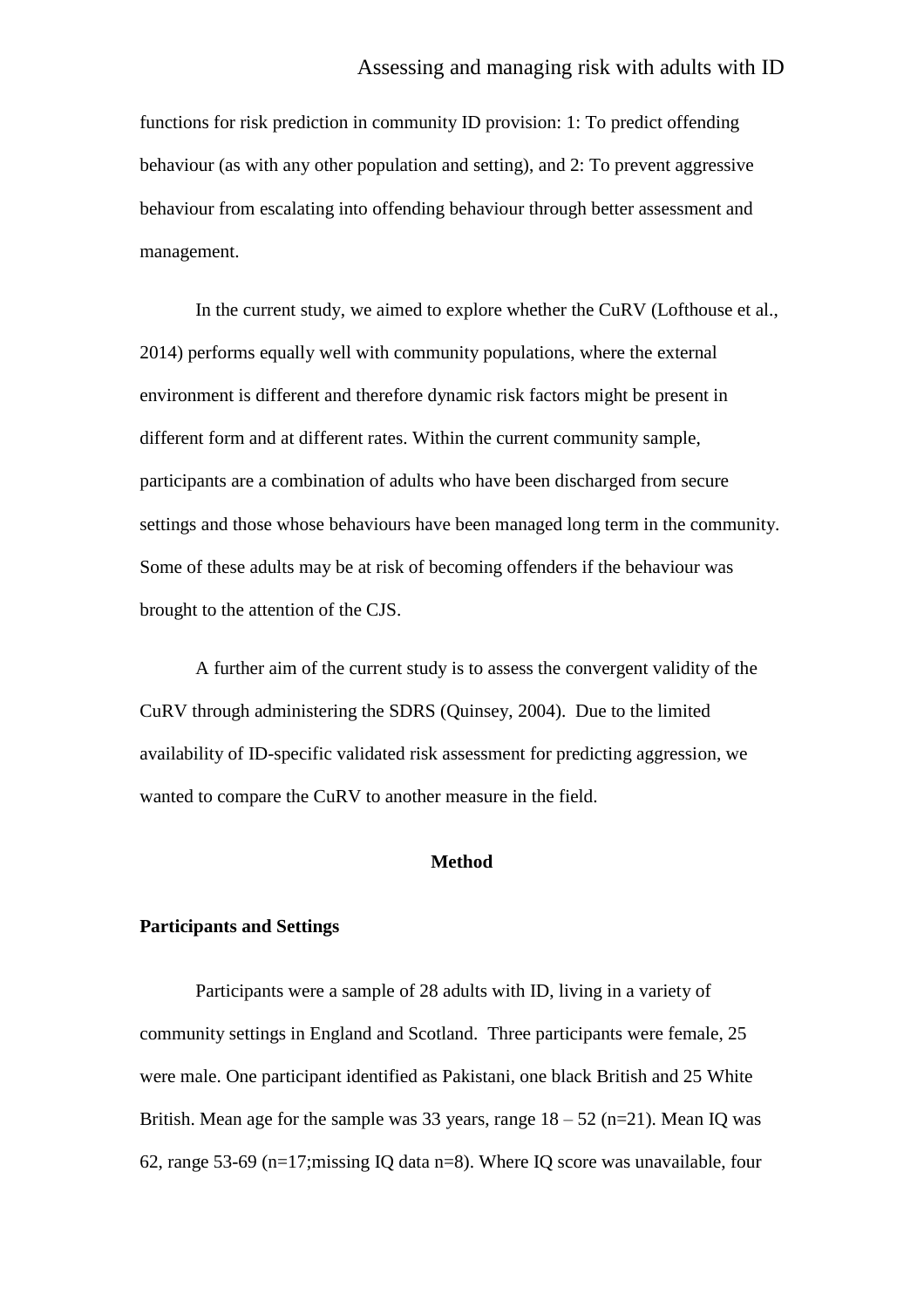participants were considered to have a mild ID; the remaining participants were administratively defined as requiring ID services but there were no data available on the severity of the ID.

**Setting one** was a community home in the North of England for people with ID and additional mental health or complex care needs such as epilepsy and sensory needs. Adults presented with behaviours that challenge services in addition to having a history of such behaviour that necessitated treatment in secure settings. Nursing and support worker staff provide 24-hour support. Adults received services from psychology and occupational therapy on a needs-led basis.

**Setting two** was a registered charity in the North of England that provided support services in the community for adults with ID. Prior to the community placement, some service users had resided in secure settings as a result of their aggression, whilst others had been consistently managed in community settings. In the community, service users had their own tenancies, shared tenancies with other adults with ID or lived with partners, parents or carers. Level of service intervention varied in relation to service user need, ranging from 24-hour support worker input to outreach support for those living with family/alone. The service supported adults into employment and other meaningful activities. Clinical psychology input was provided on an individual needs basis.

**Setting three**. Provided inpatient (10 bed open unit), outpatient, and daypatient treatment and assessment within the unit and the community (only outpatient and day patients recruited for this pilot study). Most service users engaged in treatment whilst living in the community. The service covered all service users in geographical area in Scotland.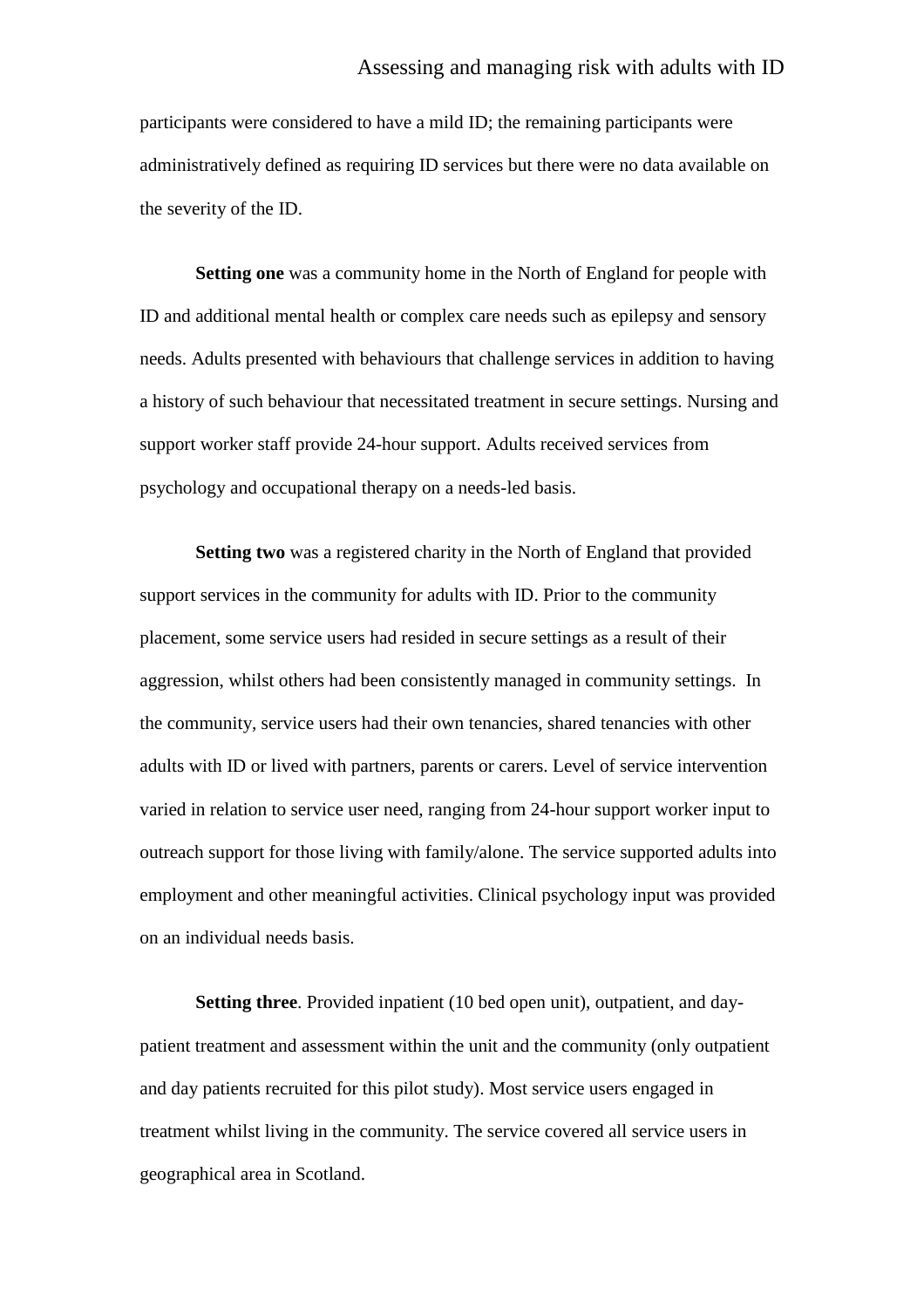#### **Measures**

### **Current Risk of Violence (CuRV; Lofthouse et al. 2014)**

The aim of the CuRV is to provide a brief (34 item) assessment of aggression in adults who fall in the mild to borderline range of intellectual disability, and have a history of aggressive behaviour (for details on tool development see Lofthouse et al., 2014). The CuRV includes a wide range of dynamic risk factors relating to the individual, staff and the environment (Boer et al., 2004). For example, items relevant to the individual include impulsivity, anger. Staff and environment factors include items such as knowledge of the individual, changes in staff team. Items are scored on a dichotomous 'yes' or 'no' format. In the initial validation study (Lofthouse et al., 2014) the risk of aggression was assessed among 64 participants in medium secure settings in the UK. Results demonstrated that the CuRV could significantly predict physical aggression over five months (AUC = .76, 95% Confidence Interval [CI] = .64, .88). Internal consistency (Kuder Richardson coefficient) for the total CuRV risk score in the Lofthouse et al  $(2014)$  study was high  $(.91, SE = .06)$ .

#### **Short Dynamic Risk Scale (SDRS; Quinsey, 2004)**

The SDRS is an eight-item measure assessing the individual's presentation over the previous month. The measure contains a range of dynamic variables: accepting responsibility for behaviour, coping skills, anger expression, anxiety/frustration, hostile behaviour toward others, lack of consideration for others, poor house keeping or cooking, and poor self care/hygiene. Items are rated on a scale of  $0 - 4$  (no problem to severe problem). In a field study, changes in SDRS scores were prospectively related to risk of aggression and antisocial behaviour (Quinsey, 2004). The SDRS demonstrated significant predictive value (AUC = .72,  $p < .001$ ) for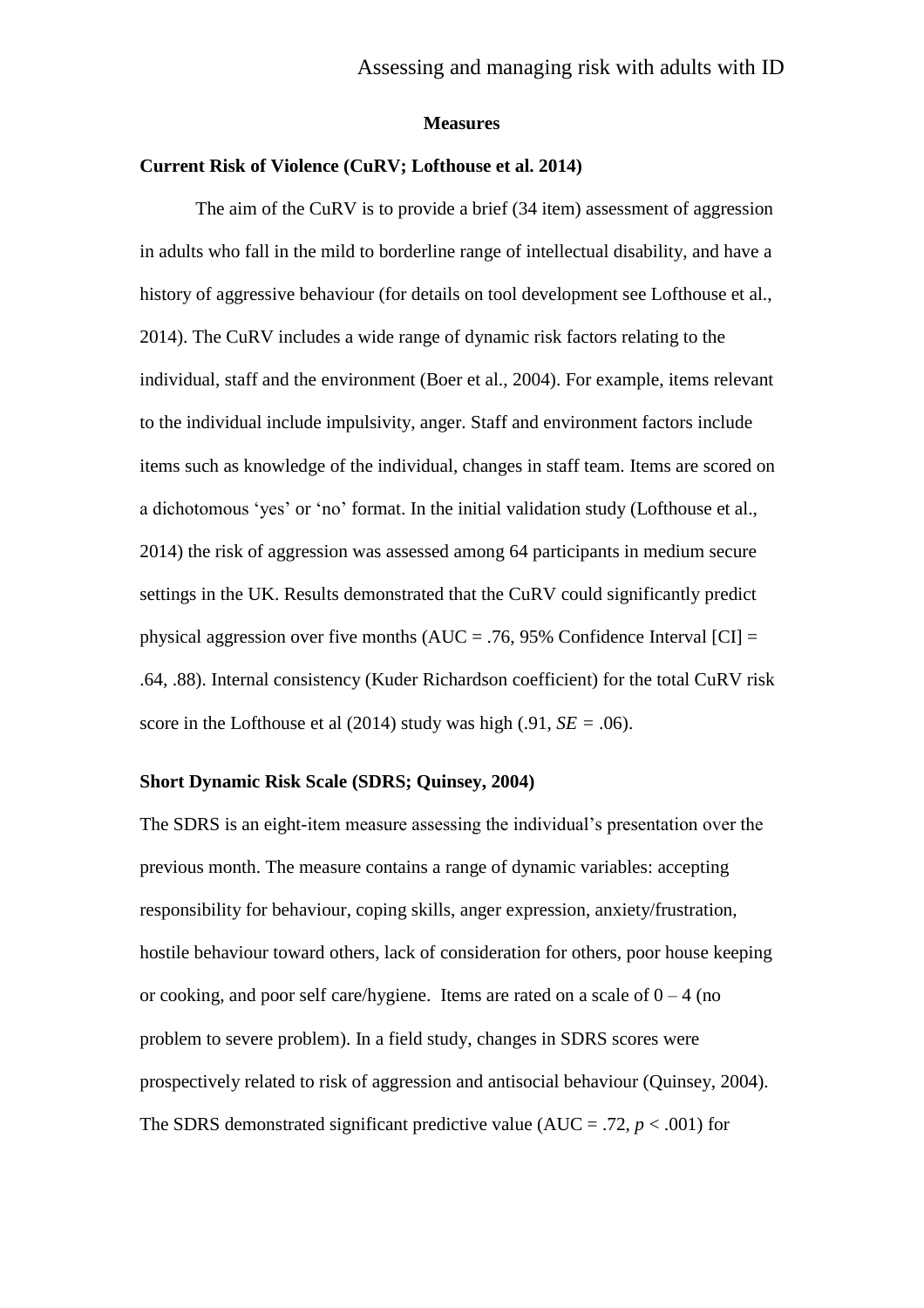violent incidents in a study of adults with ID across high secure settings, medium or low, and community settings (Lindsay et al., 2008).

## **Outcome variable**

Incidents of verbal and physical aggression were recorded over a two-month period using available clinical notes. Incidents of physical and verbal aggression are recorded as part of routine clinical practice in most services, independent of the study. To be included in the present study, aggressive incidents had to meet the study's operational definition of physical or verbal aggression.

**Physical aggression.** Our definition of physical aggression included an act of physical violence, aggression, or force with hostility and intention to hurt or damage someone or something physically or psychologically (Yang, Wong, & Coid, 2010). Aggression may be directed at others or the environment. Attempts to hit someone or something would be considered an act of physical aggression regardless of whether a physical connection was made with the intended target and may also include the use of weapons/dangerous items. Examples of physical aggression included: hitting, punching, hair-pulling, scratching, biting, grabbing, nipping, and kicking. Damage to property or aggression directed toward the environment includes upturning furniture, throwing objects, pulling curtains down etc*.* Aggression that resulted in charges or convictions were included, as well as noncriminal aggression.

**Verbal aggression**. Our definition of verbal aggression was verbal behaviour where the content is threatening, hostile or derogatory, aimed at specific individuals that would be perceived as causing offence because of its content and/or severity/intensity. Examples included provocation, name-calling, intimidation, threats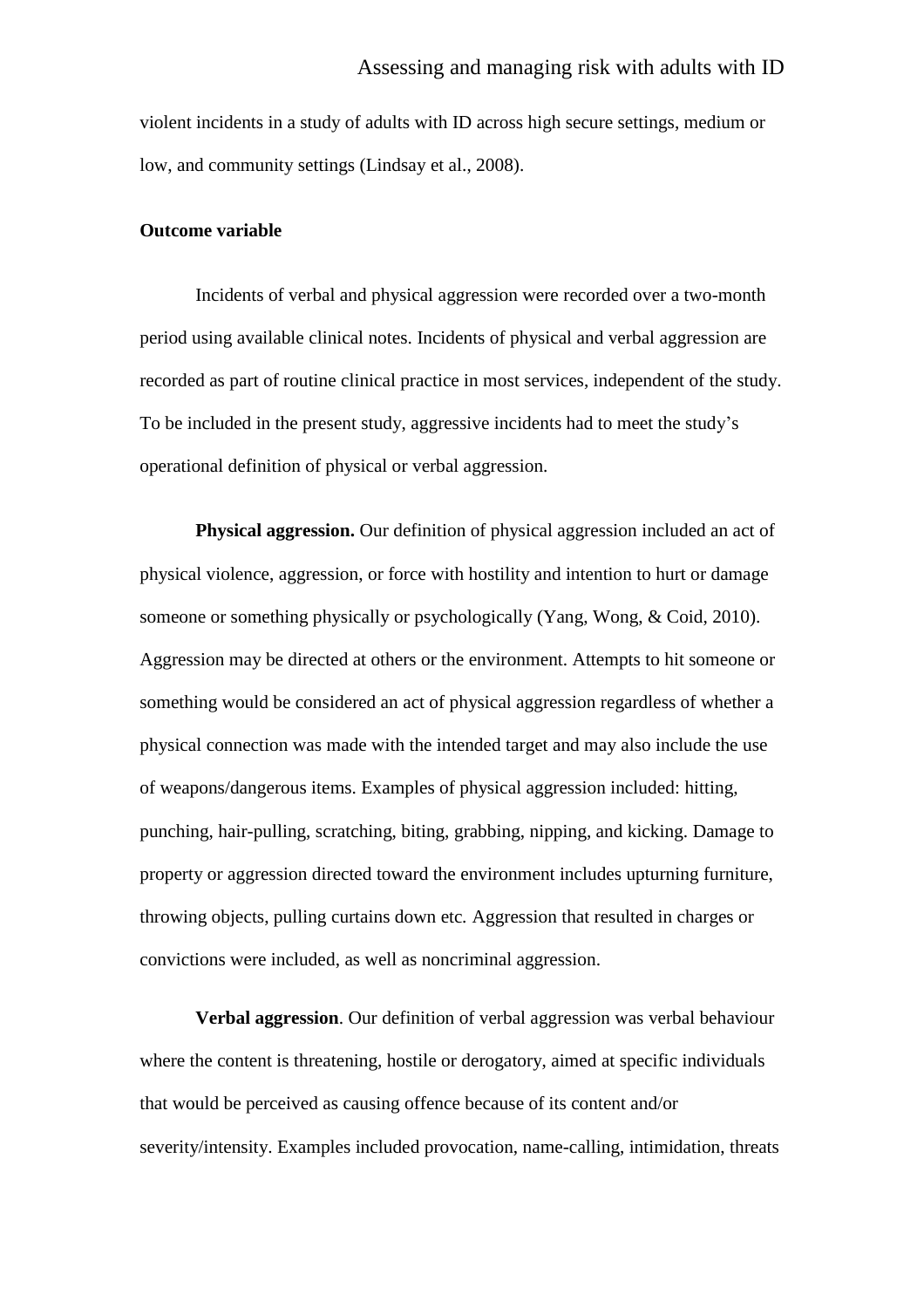to hit, ridiculing others and abusive comments (regarding gender, race, culture etc.), screaming and swearing directed at another individual and menacing gestures.

## **Procedure**

Favourable ethical approval for the study was gained from the National Health Service (NHS) Research Ethics Committee. In addition, the study was reviewed and approved by University of Liverpool and sponsorship granted by the same. Sitespecific permission to conduct the research was gained at each setting. A number of services were approached throughout England and Scotland to participate in the study. This included six National Health Service (NHS) Trusts responsible for the provision of community ID services, and several independent and private sector service providers.

Within each service setting that agreed to participate in the study (see above), managers of clinical services for adults with ID were contacted and provided with the rationale for the project and study criteria. Staff were asked to identify potential participants within their service who met the following inclusion criteria:

- Diagnosis of ID (meeting at least one of the following four criteria):
	- 1.  $IO < 70$ , as assessed with standardised tools
	- 2. Significant impairments in adaptive behaviour assessed with adaptive behaviour scales
	- 3. Standardised assessment of IQ and adaptive functioning indicative of an ID diagnosis
	- 4. Administratively defined ID: currently receiving ID services
- Aged 18 and above
- In receipt of ID service in a community setting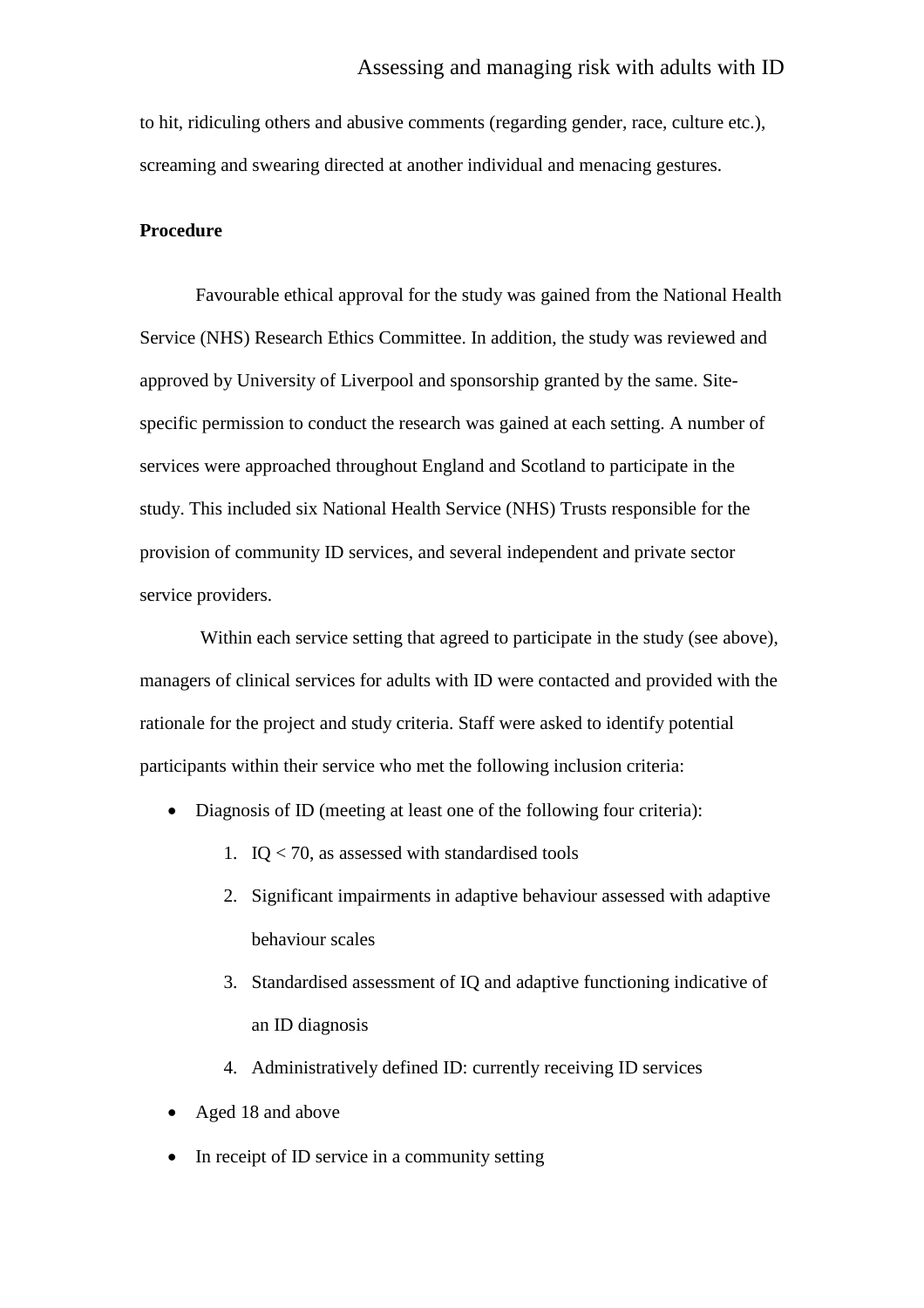- History of verbal or physical aggression
- Likely to be able to independently provide informed consent to participate

Once potential participants were identified, assessments were conducted with regard to capacity to independently consent to study participation. Capacity to consent was informed by an ID specific protocol developed by Arscott, Dagnan, and Kroese (1998). Each potential participant was provided with a written and verbal outline of the study using a participant information sheet. Following Mental Capacity Act (2005) guidance, this process established whether the individual could adequately understand the information presented, retain it, and use it to make a decision whether to participate in the study.

Where capacity was established, formal written consent was gained consistent with relevant professional practice guidelines (British Psychological Society [BPS], 2009). Participants were able to withdraw from the study up until the point that data had been anonymised and added to the database. Consent included permission to access records held within the service to extract demographic information and incident data relating to verbal and physical aggression. We excluded one potential participant at site two from the study because the level of IQ was too high.

#### **Data collection**

A member of direct support staff who had known the individual participant for a minimum of three months completed the CuRV and the SDRS. These staff members included Clinical Nurse Specialists, Assistant Psychologists, Ward Managers and Support Workers. The staff member scored the CuRV and SDRS for each participant and collected the demographic information (age, gender, level of ID). The remainder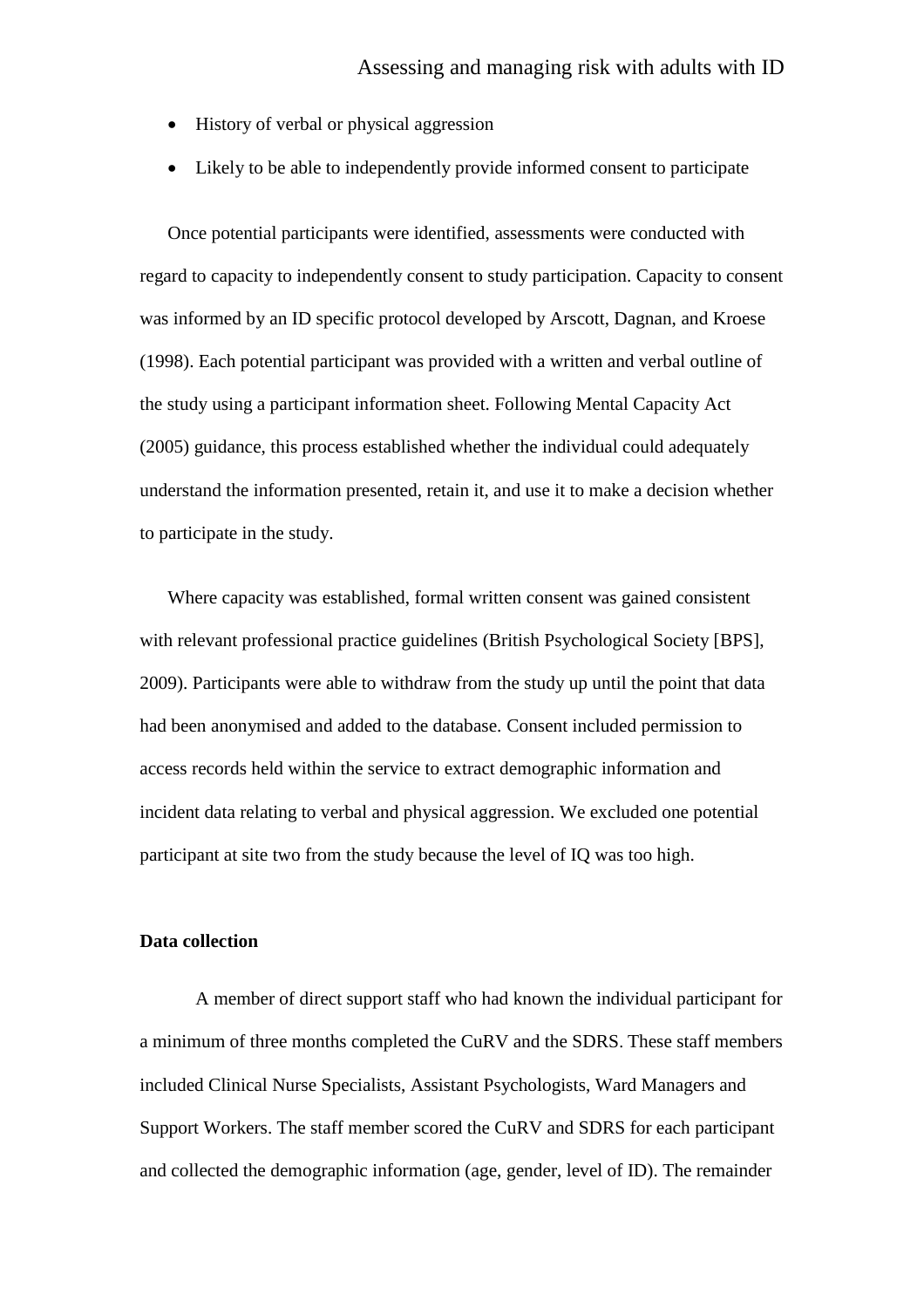of the support staff team were blind to the results of the assessments and there were no intentional changes to care plans over the follow up period.

The same member of staff who completed the initial assessments collected follow-up data for two months after the date the CuRV and SDRS were completed. Where incident data were not recorded in care notes as part of routine clinical practice, a recording sheet was provided to log incidents. Each incident that met the criteria outlined above was coded as "aggression present" for the participant. If no incidents of verbal or physical aggression were recorded, the code was "aggression absent" for that day. A member of staff at the site collected the outcome data, independent to the administration of the CuRV and the SDRS, guided by the definitions described above. The definitions of aggression were used in the previous study (Lofthouse et al., 2014) and inter-rater reliability in the previous study was good (Cohen's Kappa =.73).

#### **Results**

#### **Measurement of the predictive accuracy of the CuRV and the SDRS**

Predictive accuracy of the CuRV and the SDRS was assessed using receiver operating characteristic (ROC) analyses and the area under the curve (AUC) statistic. This approach is the preferred measure for predictive accuracy in forensic psychology (Rice & Harris, 2005) and frequently used in the mainstream and ID literature (Blacker et al., 2010; Gray et al., 2007; Lindsay et al., 2008; Lofthouse et al., 2014). The CuRV and SDRS total scores alone were used to predict aggression. AUC values are interpreted as follows: AUC equal to .5 indicates chance, between .5 and 1 indicates better than chance to perfect prediction. Rice and Harris (2005) offered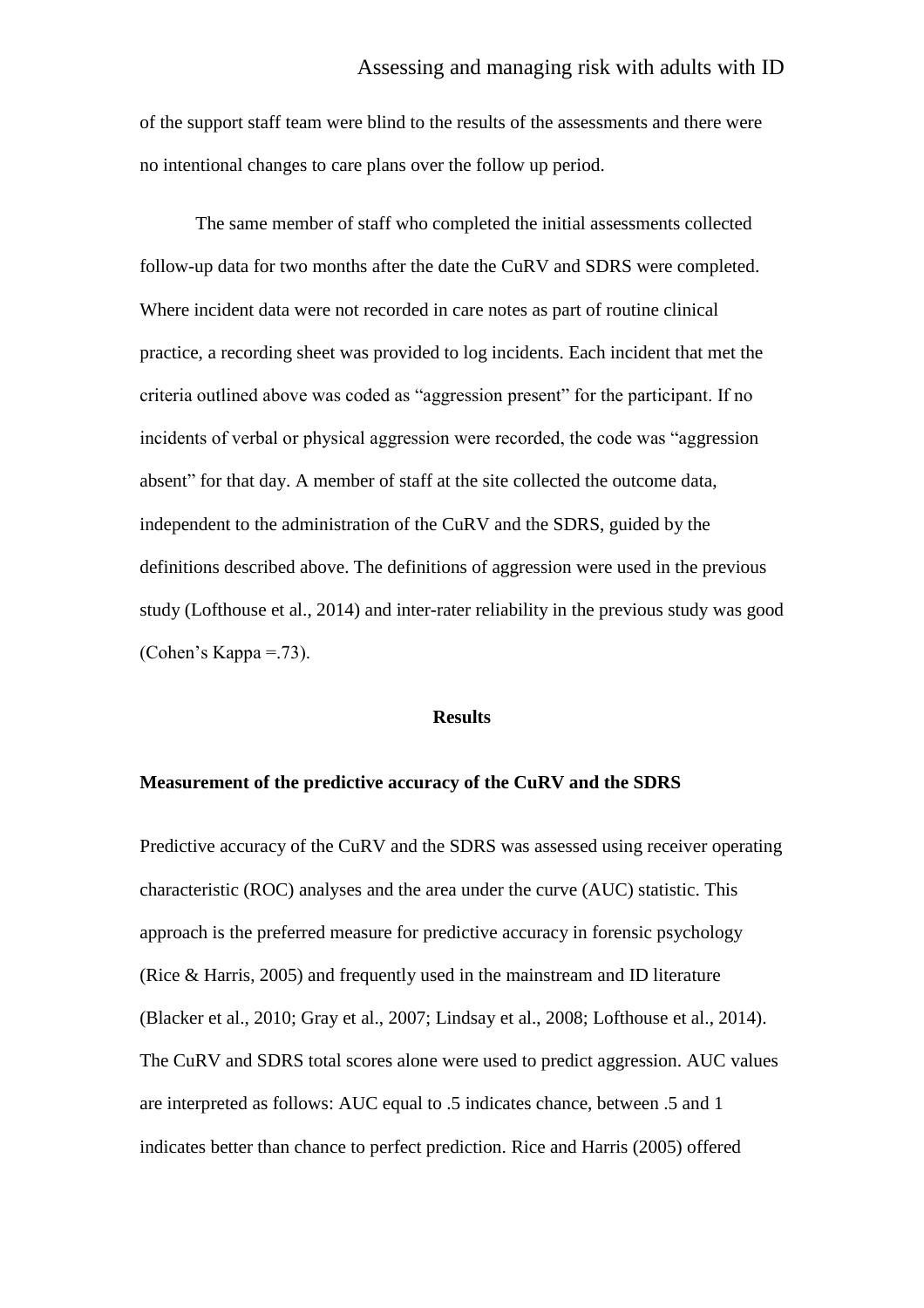guidance on interpreting AUCs in risk prediction as small (.556), medium (.639) and large (.714). All analyses were conducted in MedCalc® Software (Schoonjans, Zalata, Depuydt, & Comhaire, 1995). Table 1 provides a description of the CuRV and SDRS scores for all participants.

Table 1

*Participant scores for the CuRV and SDRS assessment*

|             | N  | Minimum<br>score | Maximum<br>score | Mean(SD) |
|-------------|----|------------------|------------------|----------|
| CuRV        | 28 | 00               | 22               | 9(6.9)   |
| <b>SDRS</b> | 28 | 00               | 30               | 10(8.5)  |

## **Predictive Validity**

A total of 18 participants were verbally or physically aggressive at least once in the two-month period following assessment using the CuRV and SDRS. Ten participants displayed no verbal or physical aggression over the two-month period. Sixteen males were aggressive, and two females were aggressive on at least one occasion. ROC curves and AUCs were calculated using the CuRV and SDRS total score (see Tables  $2 & 3$ ).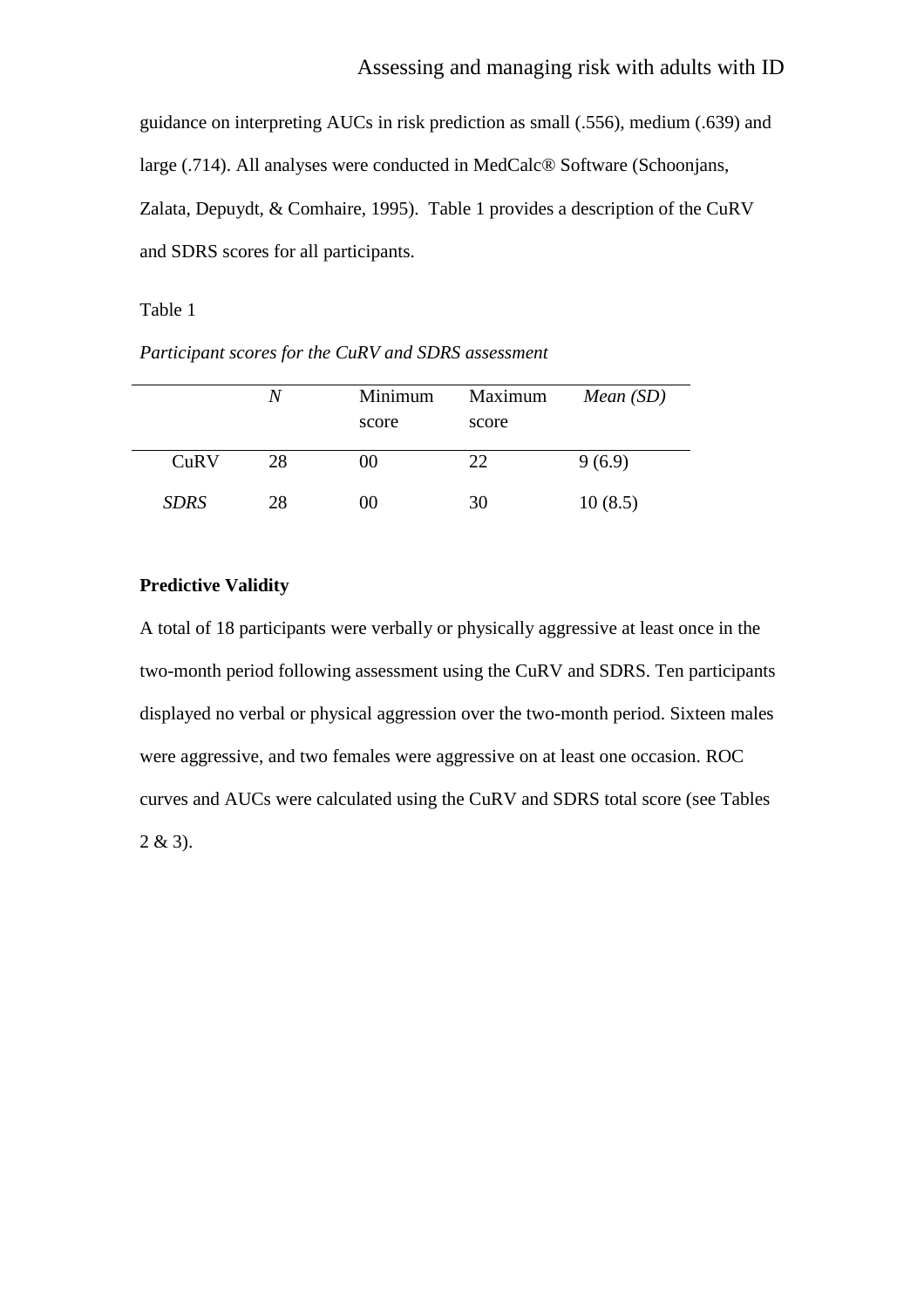# Table 2

| Follow up<br>month          | Area Under<br>Curve | 95 % Confidence<br>Interval | Total number of<br>participants who<br>were aggressive<br>within the month |
|-----------------------------|---------------------|-----------------------------|----------------------------------------------------------------------------|
| One                         | .88                 | .70, .97                    | 14                                                                         |
| Two                         | .80                 | .60, .92                    | 15                                                                         |
| Cumulative<br>(both months) | .86                 | .67, .96                    | 18                                                                         |

*ROC analysis of the CuRV over a two-month period*

## Table 3

# *ROC analysis of the SDRS over a two-month period*

| Follow up<br>month          | Area Under<br>Curve | 95 % Confidence<br>Interval | Total number of<br>participants who<br>were aggressive<br>within the month |
|-----------------------------|---------------------|-----------------------------|----------------------------------------------------------------------------|
| One                         | .85                 | .67, .96                    | 14                                                                         |
| Two                         | .77                 | .58, .91                    | 15                                                                         |
| Cumulative<br>(both months) | .78                 | .59, .91                    | 18                                                                         |

Six AUCs were used to investigate the relationship of the CuRV and SDRS with aggressive and non-aggressive behaviour for each of the two months after the assessments were completed. For example, the analysis for month two focused on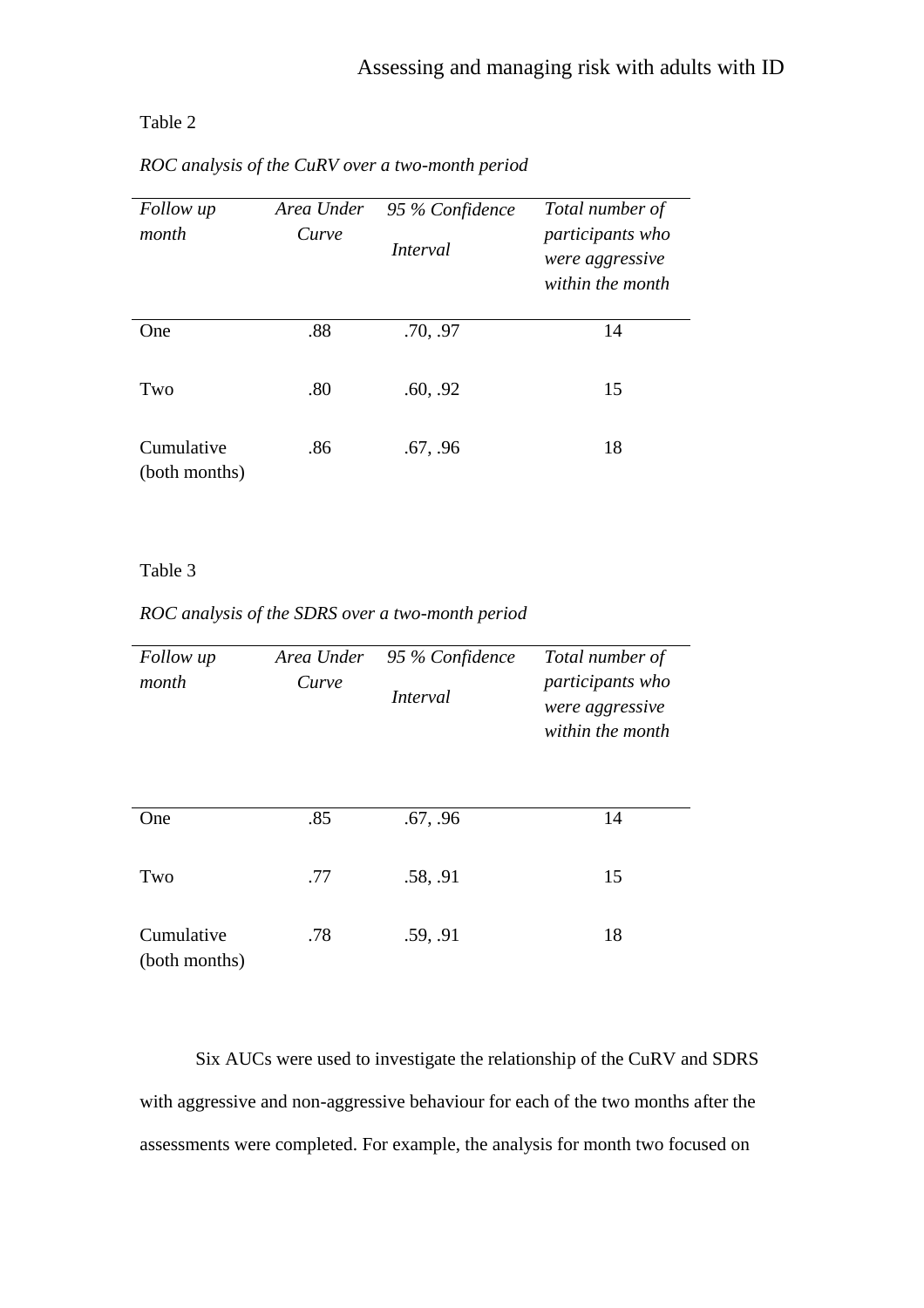whether or not participants had an aggressive incident in month two only and not including data from month one. A final AUC analysis investigated the relationship of the CuRV and SDRS with aggressive and non-aggressive behaviour at *any time* over the two-month period (See Figures 1  $& 2$ ).



*Figure 1.* Receiver Operating Characteristic (ROC) Curve: Original CuRV (34 items) for aggression at any time over a 2 month period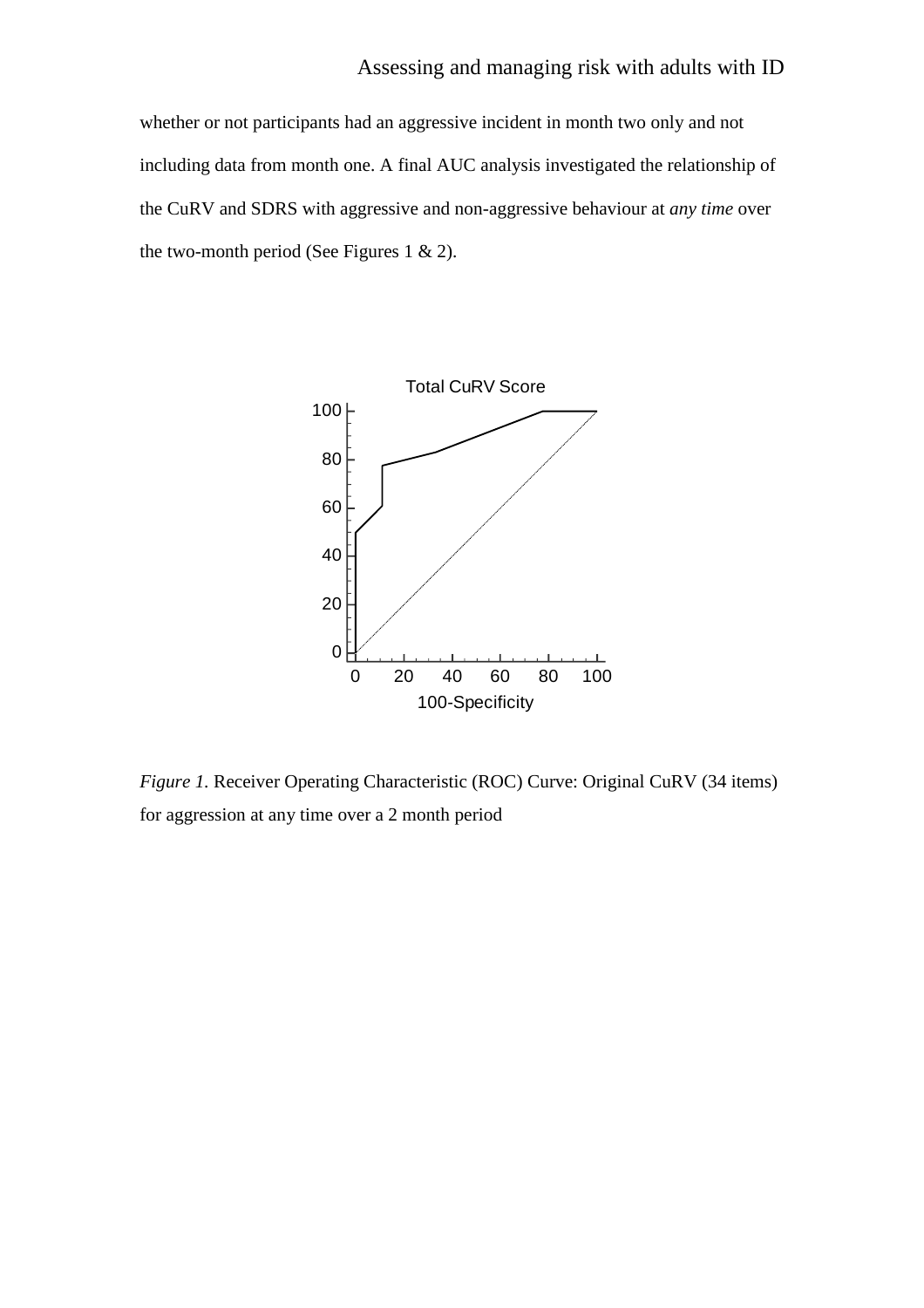

*Figure 2.* Receiver Operating Characteristic (ROC) Curve: Original SDRS (8 items) for aggression at any time over a 2 month period

Overall, the CuRV produced large AUCs although confidence intervals included some small to medium AUCs: month one .88, 95% CI [.70, .97] month two: .80, 95% CI [.60 .92] for each of the two months in the follow up period and the cumulative analysis over the two-month period .86, 95% CI [67, 96]. The findings suggest that the CuRV resulted in a prediction of future aggression at a level significantly better than chance. The highest predictive accuracy was found for one month following completion of the CuRV.

The SDRS also produced large AUCs although more consistently included small to medium AUCs within the confidence intervals: month one .85, 95% CI [.67, .96] month two: .77, 95% CI [.58 .91] for each of the two months in the follow up period and the cumulative analysis over the two-month period .78, 95% CI [.59, 91]. The findings suggest that the SDRS resulted in a prediction of future aggression at a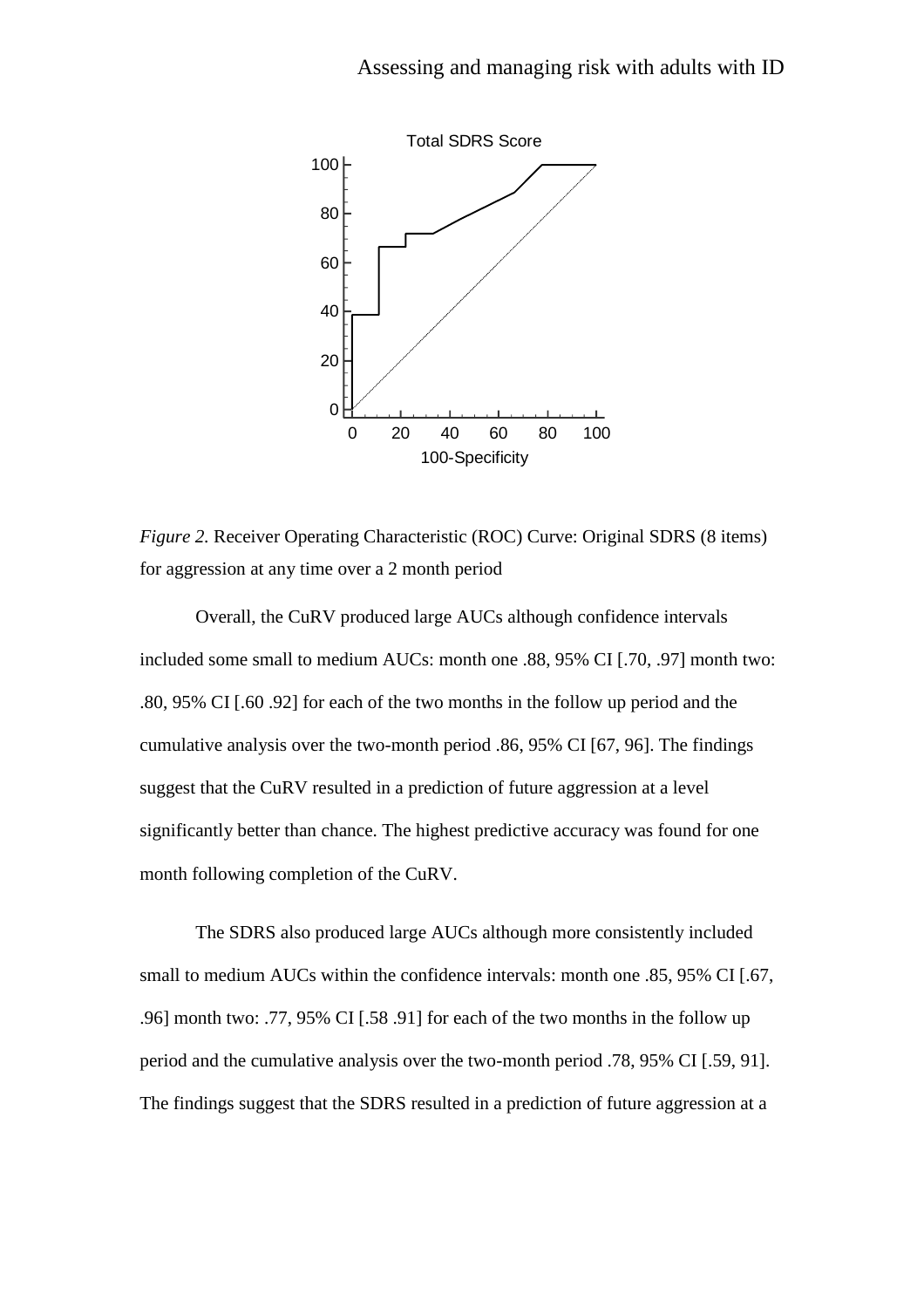level significantly better than chance. The highest predictive accuracy was also found for one month following completion of the SDRS.

## **Correlation of the CuRV and the SDRS**

The CuRV total score was strongly correlated with the SDRS total score  $r = 0.94$ , *p*  $< 0.01, n = 28.$ 

## **Discussion**

This paper outlines a pilot study to examine the predictive validity of the CuRV and the SDRS in a sample of adults with ID residing in community settings. The findings demonstrated that it is possible to predict, with a reasonable degree of accuracy, verbal and physical aggression at a level significantly better than chance when using the CuRV or the SDRS. The study provides further psychometric assessment of the CuRV; a scale that has shown promising results in secure environments (Lofthouse et al., 2014). Results from secure settings suggested that the CuRV performed with greater accuracy over a three and five-month period. In the community service, the most accurate prediction was found over one month. It may be that shorter predictive period in the community reflects the changeable and less controlled nature of community services where dynamic risk factors are likely to fluctuate and change more rapidly. As such, it would seem that for optimal risk assessment in community settings, assessments in the short term (e.g., monthly) may be effective, although more research directly comparing accuracy over different time periods is needed.

A strength of the CuRV is that it can be used frequently and reliably by most members of the support team, without lengthy training or incurring costs to the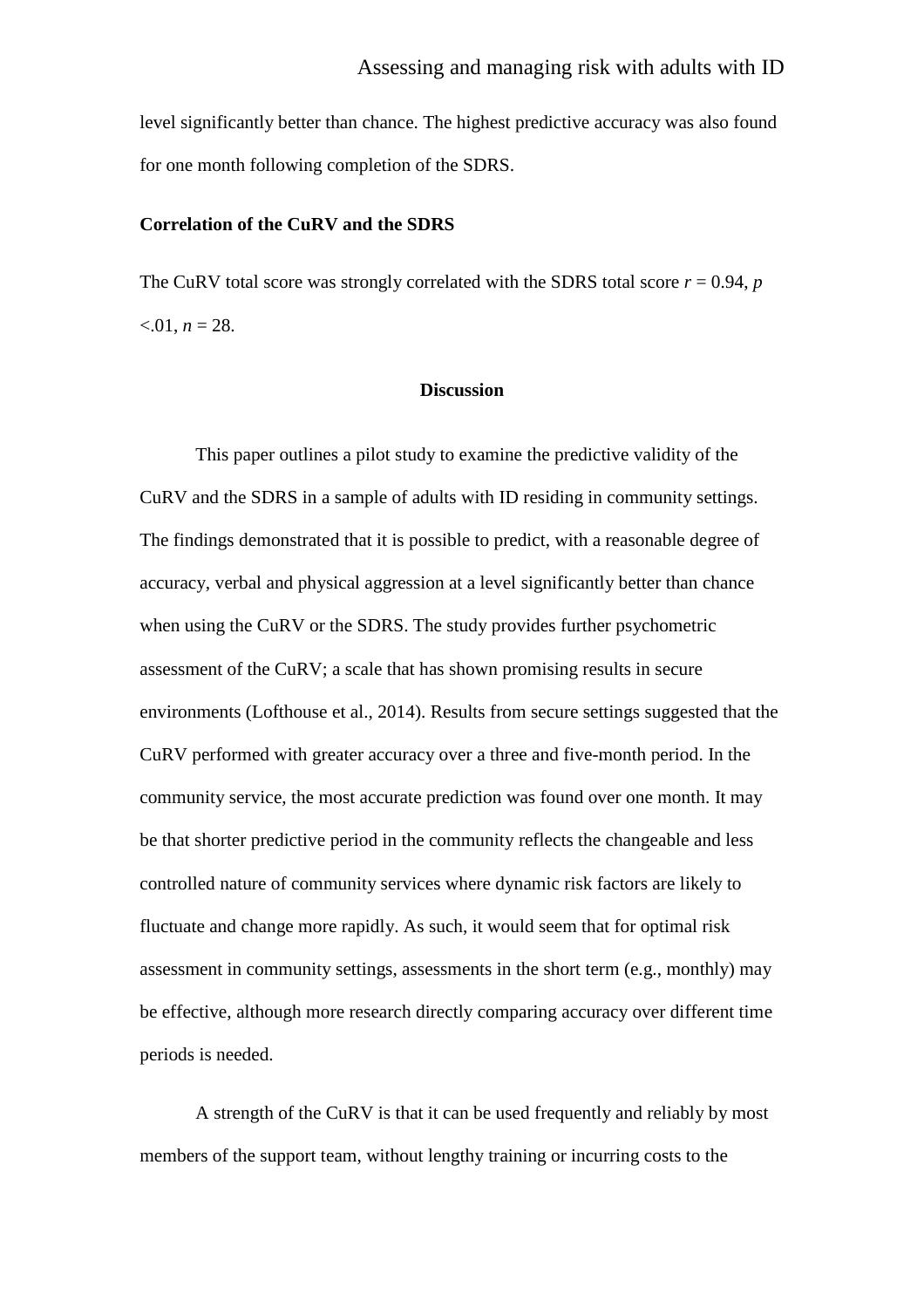## Assessing and managing risk with adults with ID

service. The brevity of the CuRV (typically completed in 10-15 minutes) means regular assessment of risk can occur without being an administrative burden to staff and without reliance on historical notes. This is particularly salient in community settings where information relating to service users is less readily available and shared and staff often work in isolation (NICE, 2015). This in turn contributes toward effective risk management which is vital for reducing and preventing harm to the adult and others (DoH, 2007).

The results of the current study further support not only the predictive validity of the CuRV but also the potential use of the measure to guide the provision of appropriate support in the community (Wheeler, Clare, & Holland, 2014). A significant correlation between the CuRV and SDRS total score and similarities in the predictive accuracy of the CuRV and the SDRS suggest both measures are worthy of further research. We would argue that the CuRV provides a more comprehensive measure of dynamic risk factors relevant to the environment and social context of the lives of adults with ID. The CuRV, therefore, generates clinically useful data for the day-day management of aggression. Items within the CuRV that are found to be relevant to the adult with ID can be useful in clinical practice for formulating and developing an individual risk management strategy (Yacoub & Latham, 2012) and care plan. Focusing attention on the salient internal and environmental dynamic factors is likely to assist the adult with ID to develop more pro-social methods of meeting their needs, including reduced aggression, and is in line with the Good Lives Model (Ward & Stewart, 2003) of offending behaviour. The use of CuRV data to reduce risk of aggression requires direct testing in future research.

Based on feedback from clinicians consulted during the CuRV developmental process (Lofthouse et al., 2014), we intended, in the current study, to separate the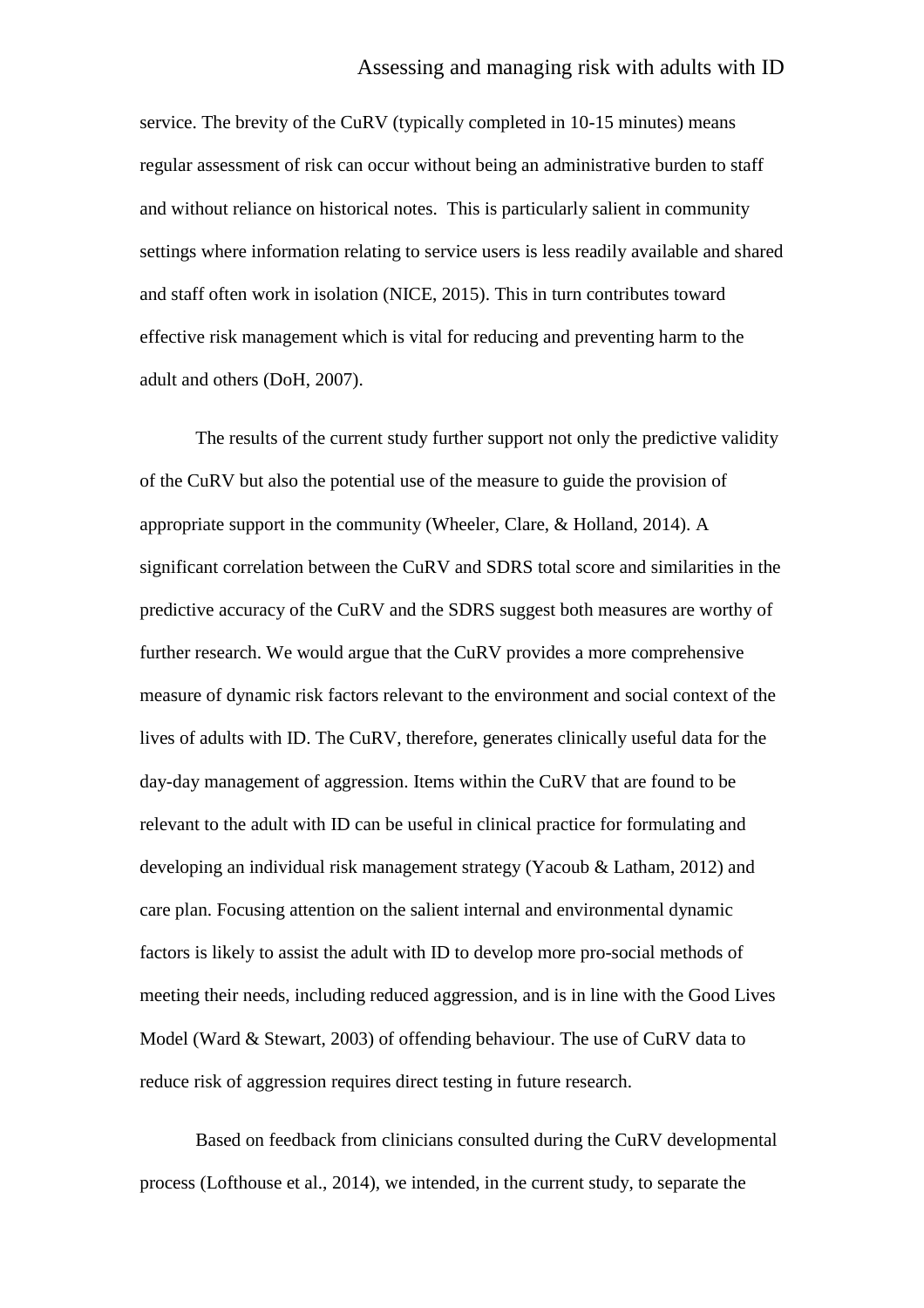analysis for type of behaviour (verbal vs. physical aggression). However, the limited sample size and low levels of physical aggression precluded such analysis.

Recruiting adults with ID within the community proved to be extremely difficult in the current study. This was despite ethical and local approval from six NHS Trusts, three local governments and several independent service providers throughout the UK. The most frequently cited explanation for the inability to identify potential participants was lack of time, limited resources, and existing pressure on services. This is concerning given that people with an ID often do not have their voices heard and rely on others, including staff and carers, to advocate on their behalf or support to get their needs met.

Difficulties in recruiting participants may be attributable to staff concerns about capacity in the context of risk. Adults were excluded from the current study if they did not have capacity to consent, inevitably limiting participation to those with a mild or borderline ID. However, there appeared to be a reluctance to approach adults with ID if there was any doubt about their capacity to consent. This is conflict with a human rights based approach and Mental Capacity Act guidance to assume the adult has capacity until proven otherwise (Greenhill & Whitehead, 2010). Time and resource limitations may be a feasible alternative explanation for recruitment difficulties. Services may also be 'gate keeping' through a desire to protect individuals with ID (paternalistic) or a need to protect others from adults with ID (Greenhill & Whitehead, 2010). Although this may be motivated by genuine concern for adults with ID, it may also restrict opportunities, control and choice.

There are some statistical power limitations imposed by the small sample size in the present study, which impacts on the generalizability of the findings to other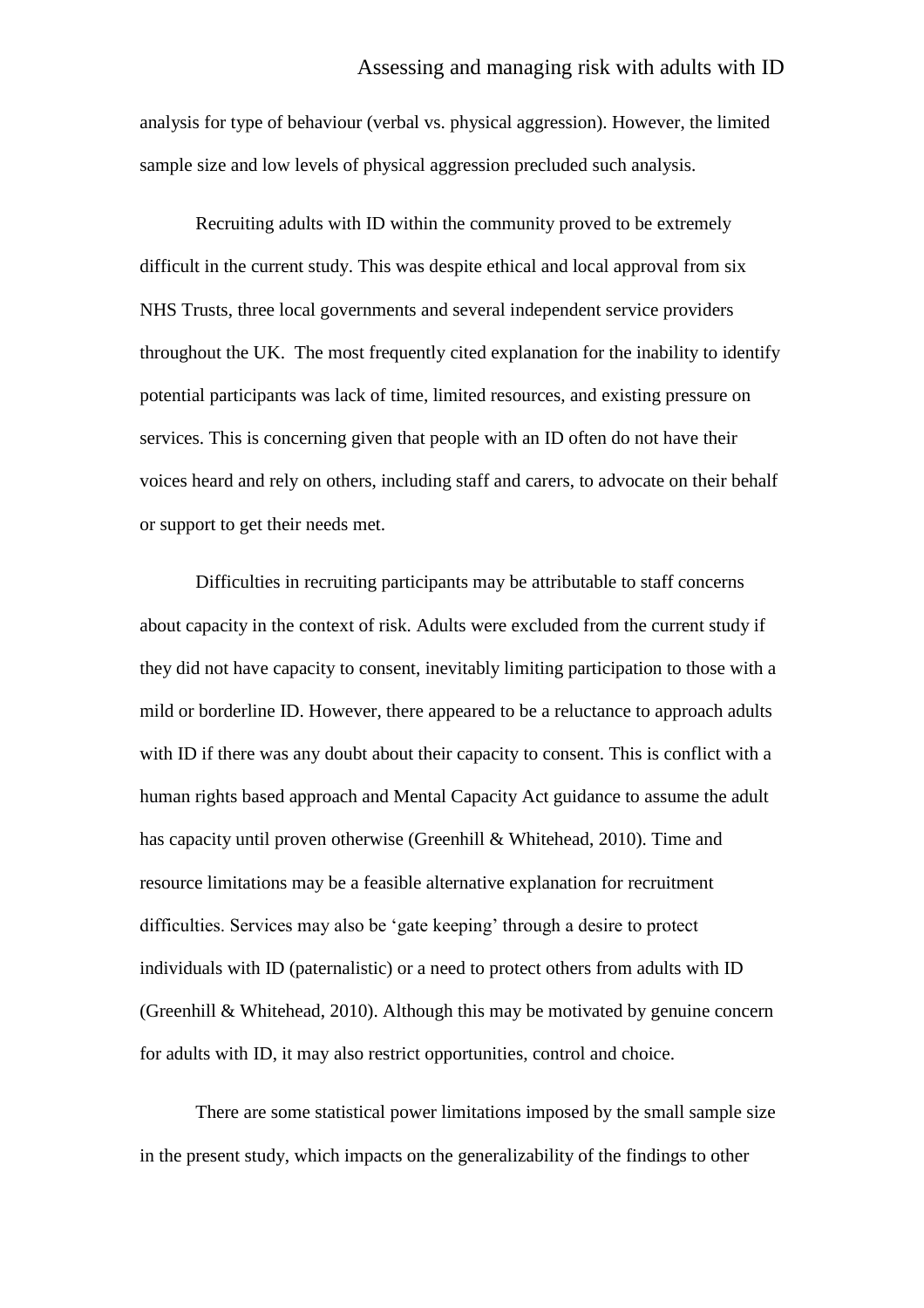community settings. In particular, no conclusions can be drawn regarding female adults with ID based on two female participants who displayed aggressive behaviour. The proportion of females in the current study does not reflect the high percentage of females referred to community services (40%) in recent research (Wheeler et al. 2009). Further studies are needed to replicate the current findings with a larger, more representative community sample. A further limitation of the present study is the absence of inter-rater reliability of CuRV and SDRS scoring and reliability of coding aggression from files/systems within services. Furthermore, the study was limited by those services with no formal incident recording system in place collecting such data using standard forms developed by the research team. Inevitably, there are issues regarding reliability and robustness of this as a method of collecting data. For example, the extra demand on staff time, tolerance of behaviours that would require coding for the purposes of this study may have led to an underreporting of incidents.

A drawback of the CuRV in its current format is the exclusion of the adult with ID in the process of assessing his or her own level of risk. There is evidence that adults with ID have the capacity and desire to be involved in the process of their own risk assessments (Hall & Duperouzel, 2011; Kilcommons, Withers, Moreno-Lopez, 2012). Moreover, inclusion in the process ensures adults are afforded their human rights and should be considered best practice (Greenhill & Whitehead, 2010). The CuRV is currently being refined and an important part of this process will be to develop a format that can include the perspective of individuals with ID.

A strength of the current study is the inclusion of three distinct services throughout the UK and Scotland that is in contrast to much of the localized and service specific research in the field (Wheeler et al., 2009). Because there is limited research assessing risk assessment in community services, the present findings are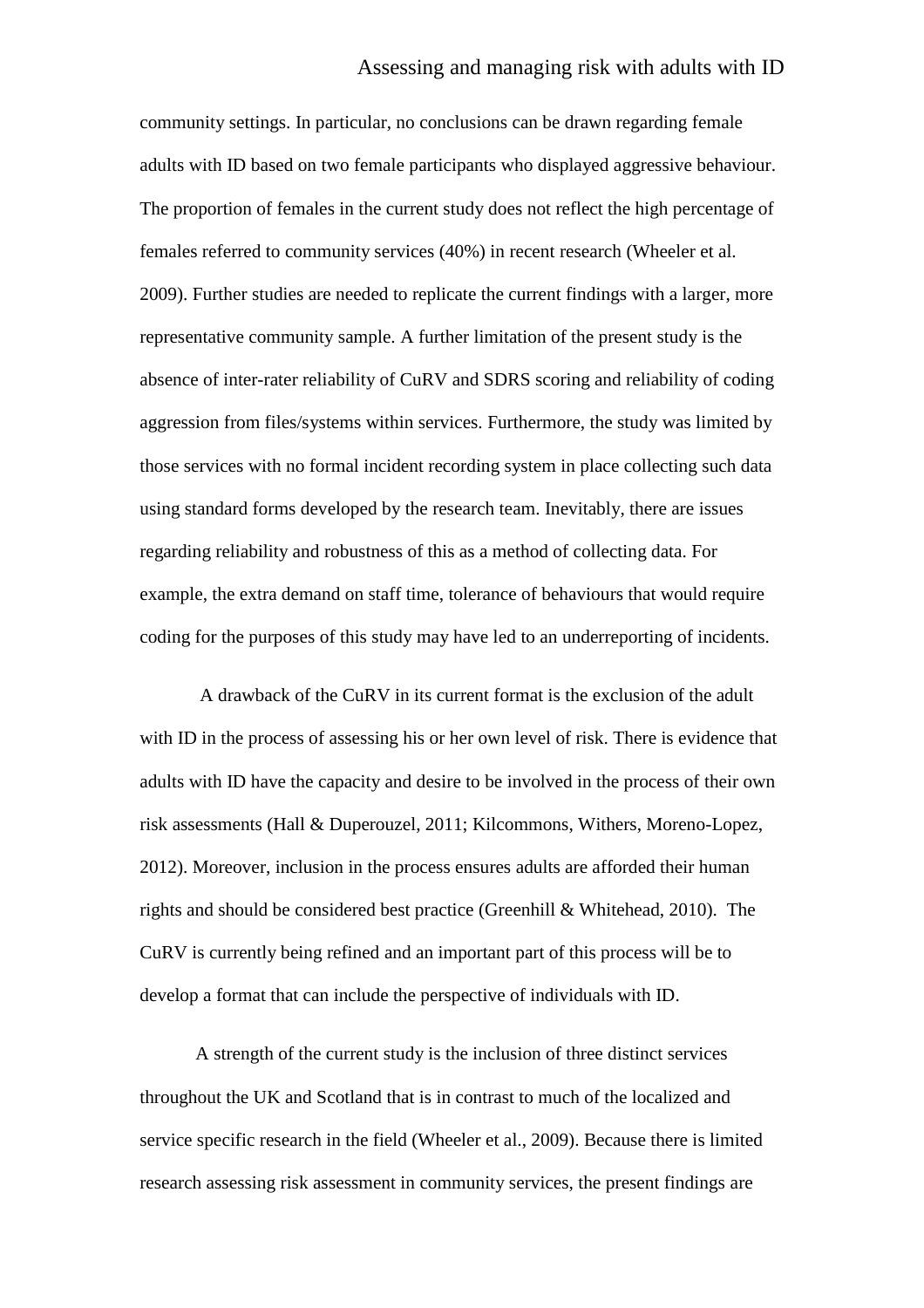## Assessing and managing risk with adults with ID

notable. Furthermore, the prospective design of the current study is a methodological strength, such designs are considered to offer higher quality and produce more accurate results (Borenstein, Hedges, & Higginns, 2009).

If the CuRV is to become a commonly used tool for aggression risk assessment in the ID field, further research is needed by independent researchers, and with a larger sample size. Independent validation of the CuRV is a crucial step in validating the efficacy of the measure and developing the evidence base. Further research should address the psychometric properties of the measure including construct validity and internal consistency. Future development of the CuRV and other risk assessment measures should focus on examining the extent to which changes on risk factors targeted in management programs are associated with subsequent recidivism (Mann, Hanson, & Thornton, 2012). Further comprehensive testing is required at multiple time points with a longitudinal design (Wheeler et al. 2014).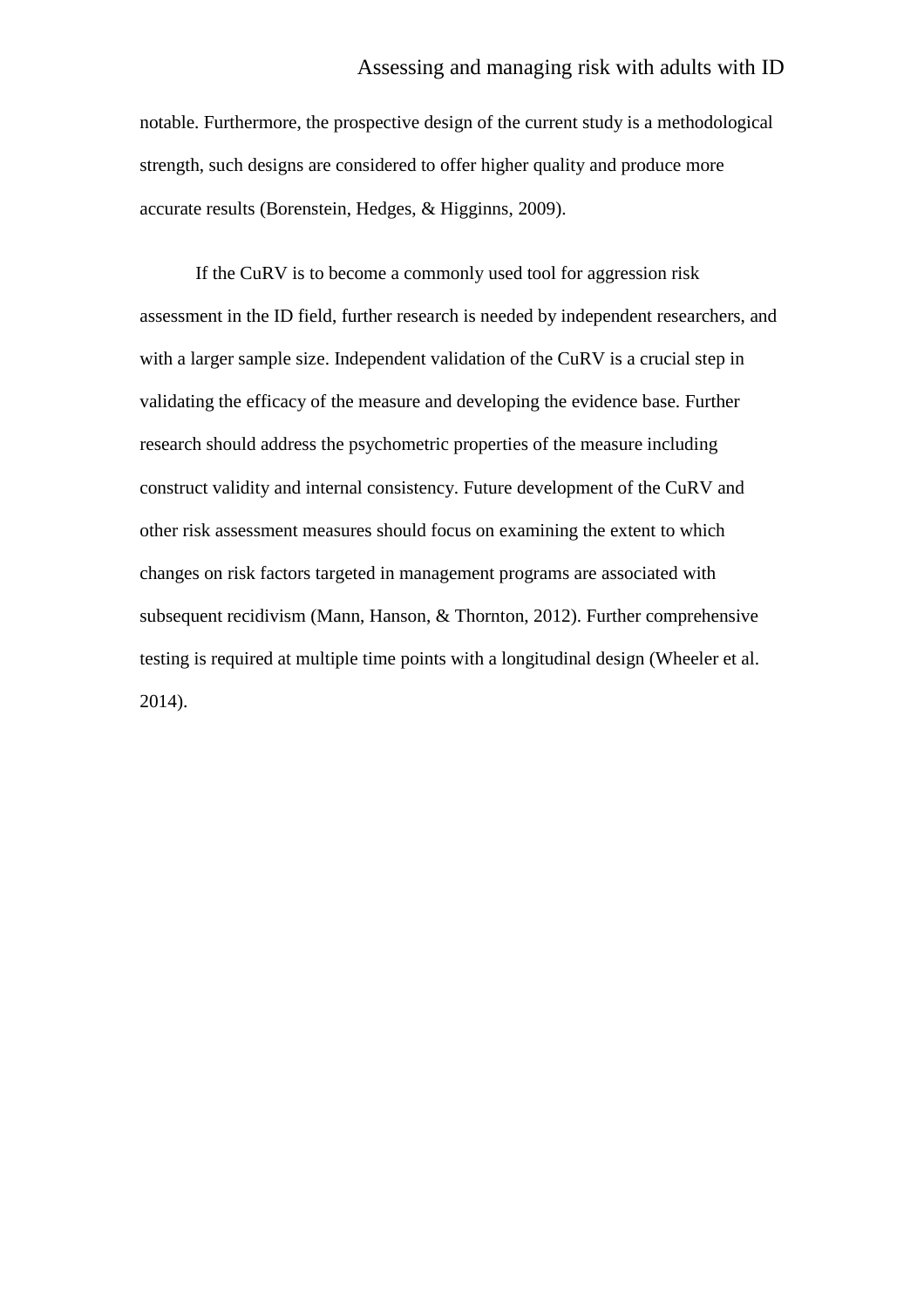#### **References**

- Arscott, K., Dagnan, D., & Kroese, B. S. (1998). Consent to psychological research by people with an intellectual disability. *Journal of Applied Research in Intellectual Disabilities*, *11*(1), 77-83.
- Blacker, J., Beech, A. R., Wilcox, D. T., & Boer, D. P. (2010). The assessment of dynamic risk and recidivism in a sample of special needs sexual offenders. *Psychology, Crime and Law, 17*, 75-92.
- Boer, D. P., Haaven, J., Lambrick, F., Lindsay, W. R., McVilly, K. R., Sakdalan, J. A., & Frize, C. M. J. (2011). *The Assessment of Risk and Manageability of Individuals with Developmental and Intellectual Limitations who Offend - Sexually: User Manual*.
- Boer, D. P., Tough, S., & Haaven, J. (2004). Assessment of risk manageability of intellectual disabled sex offenders. *Journal of Applied Research in Intellectual Disabilities, 17,* 275-283.
- Borenstein, M., Hedges, L. V., & Higgins, J. P. T. (2009). Introduction to Meta-Analysis (2). Hoboken, GB: Wiley.
- Bowers, L., Allan, T., Simpson, A., Jones, J., Van Der Merwe, M., & Jeffery, D. (2009). Identifying key factors associated with aggression on acute inpatient psychiatric wards. *Issues in Mental Health Nursing. 30*, 260-71.
- British Psychological Society (BPS) Ethics Committee. (2009). *Code of Ethics and Conduct*. Leicester.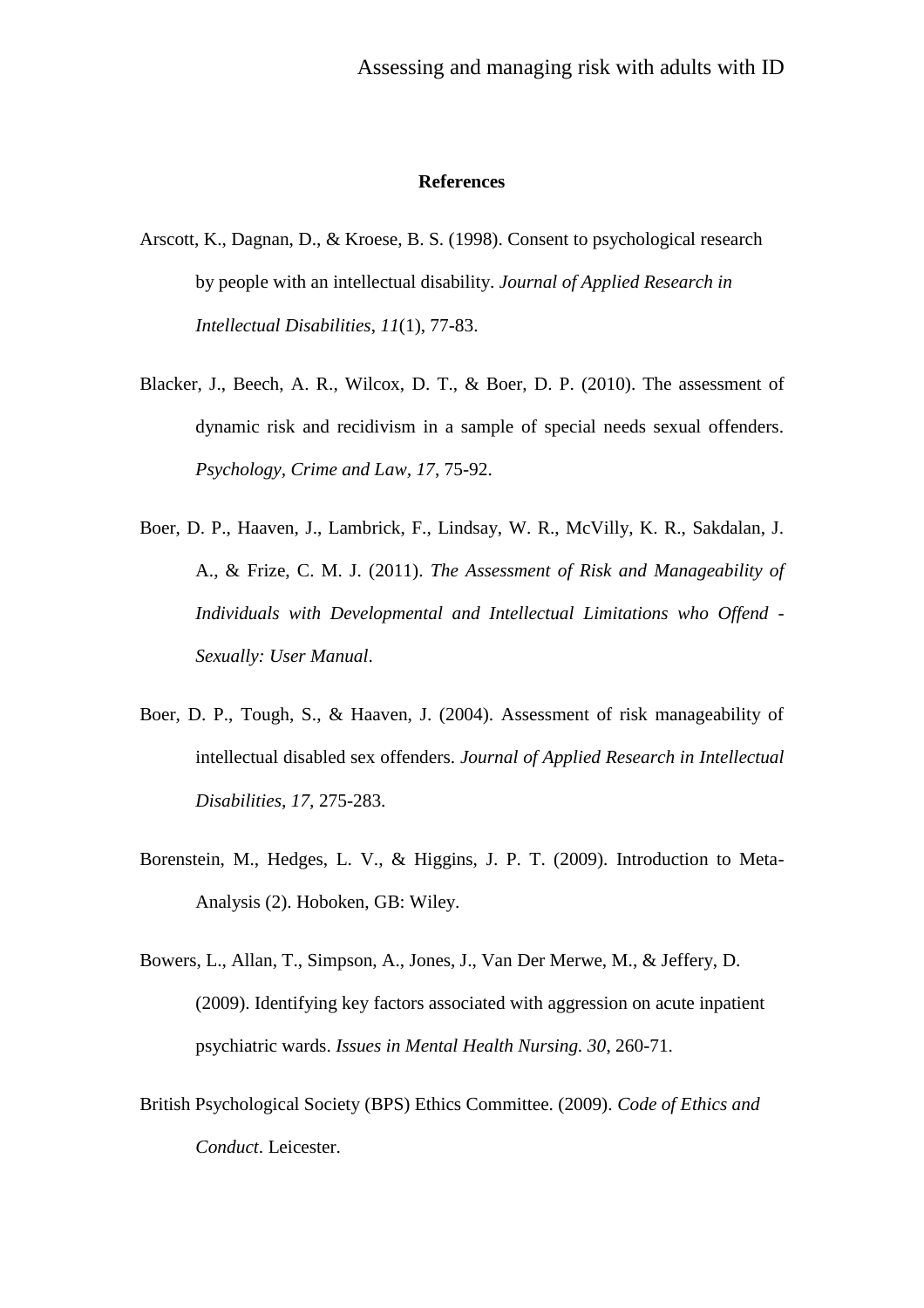- Camilleri, J. A., & Quinsey, V. L. (2011). Appraising the risk of sexual and violent recidivism among intellectually disabled offenders. *Psychology Crime & Law, 17*(1), 59-74.
- Carson, D., Lindsay, W. R., O'Brien, G., Holland, A. J., Taylor, J. T., Wheeler, J. R.,… Johnston, S. (2010). Referrals into services for offenders with intellectual disabilities: variables predicting community or secure provision. *Criminal Behaviour and Mental Health, 20*, 39–50.
- Chung, M. C., & Harding, C. (2009). Investigating burnout and psychological wellbeing of staff working with people with intellectual disabilities and challenging behaviour: the role of personality. *Journal of Applied Research in Intellectual Disabilities 22,* 549–60.
- Crocker, A. G., Mercier, C., Allaire, J. F., & Roy, M. E. (2007). Profiles and correlates of aggressive behaviour among adults with intellectual disabilities. *Journal of Intellectual Disability Research, 51*(10), 786–801.
- Crocker, A. G., Mercier, C., Lachapelle, Y., Brunet, A., Morin, D., & Roy, M. E. (2006). Prevalence and types of aggressive behaviour among adults with intellectual disabilities. *Journal of Intellectual Disability Research, 50*(9), 652–661.
- Department of Health. (2007). Best Practice in Managing Risk: principles and guidance for best practice in the assessment and management of risk to self and others in mental health services. London: Department of Health.
- Department of Health. (2009). The Bradley Report: Lord Bradley's review of people with mental health problems and learning disabilities in the criminal justice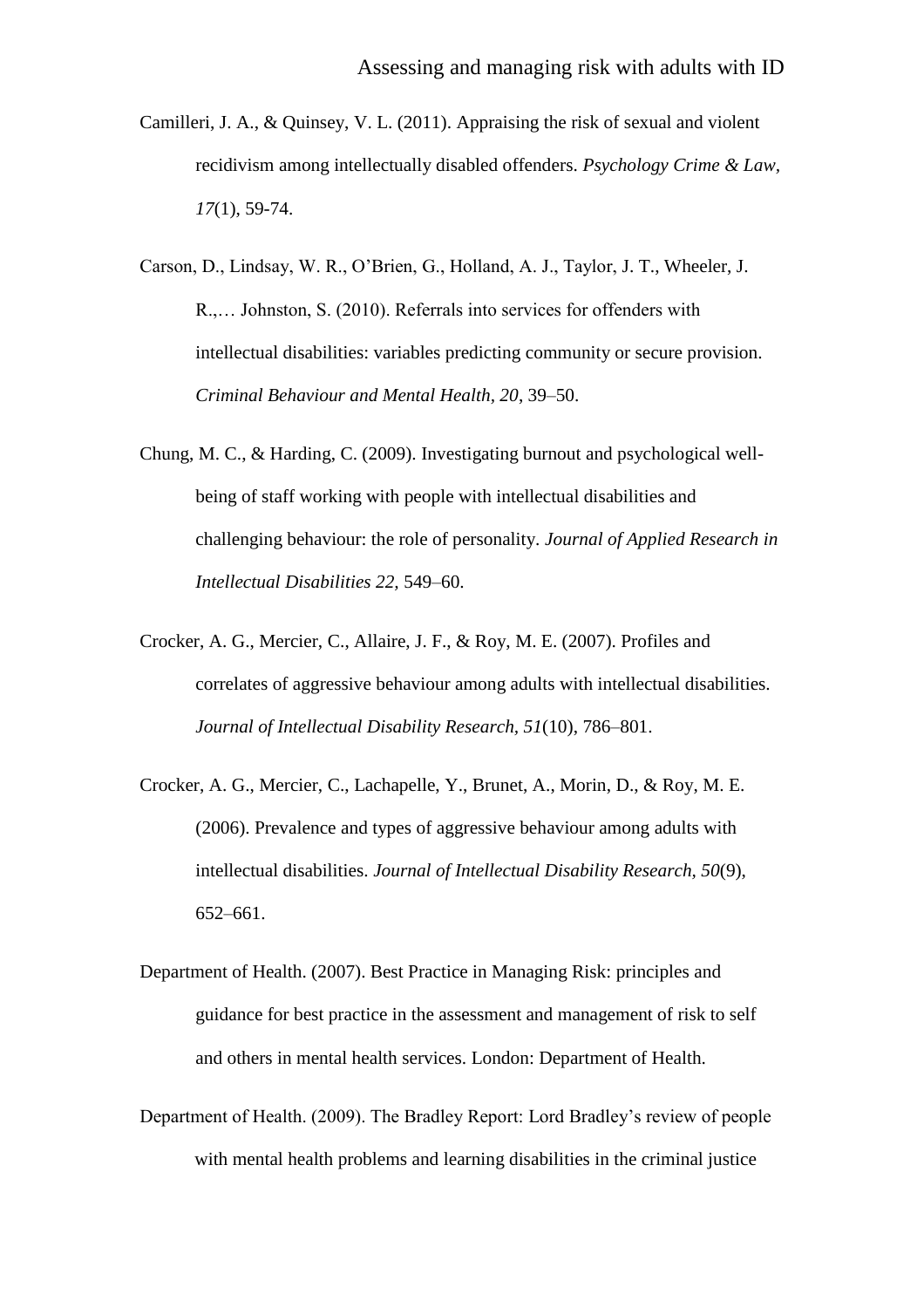system. London: Central Office of Information.

- Douglas, K. S., & Skeem, J. L. (2005). Violence risk assessment getting specific about being dynamic. *Psychology Public Policy and Law, 11*(3), 347-383.
- Drieschner, K. H., Marrozos, I., & Regenboog, M. (2013). Prevalence and risk factors of inpatient aggression by adults with intellectual disabilities and severe challenging behaviour: A long-term prospective study in two Dutch treatment facilities. *Research in Developmental Disabilities*, *34*(8), 2407-2418.
- Fitzgerald, S., Gray, N. S., Alexander, R. T., Bagshaw, R., Chesterman, P., Huckle, P., . . . Snowden, R.J. (2013). Predicting institutional violence in offenders with intellectual disabilities: The predictive efficacy of the VRAG and the HCR-20. *Journal of Applied Research in Intellectual Disabilities, 26*(5), 384- 393.
- Fitzgerald, S., Gray, N., Taylor, J., Snowden, R., Fitzgerald, S., Gray, N. S., . . . Snowden, R. J. (2011). Risk factors for recidivism in offenders with intellectual disabilities. *Psychology, Crime & Law, 17*(1), 43-58.
- Gray, N. S., Fitzgerald, S., Taylor, J., MacCulloch, M. J., & Snowden, R. J. (2007). Predicting future reconviction in offenders with intellectual disabilities: The predictive efficacy of VRAG, PCL-SV, and the HCR-20. *Psychological Assessment, 19*, 474-479.
- Gray N. S., Taylor, J., & Snowden, R. J. (2011). Predicting violence using structured professional judgment in patients with different mental and behavioral disorders. *Psychiatry Research, 187*(1-2), 248-253.

Greenhill, B., & Whitehead, R. (2011). Promoting service user inclusion in risk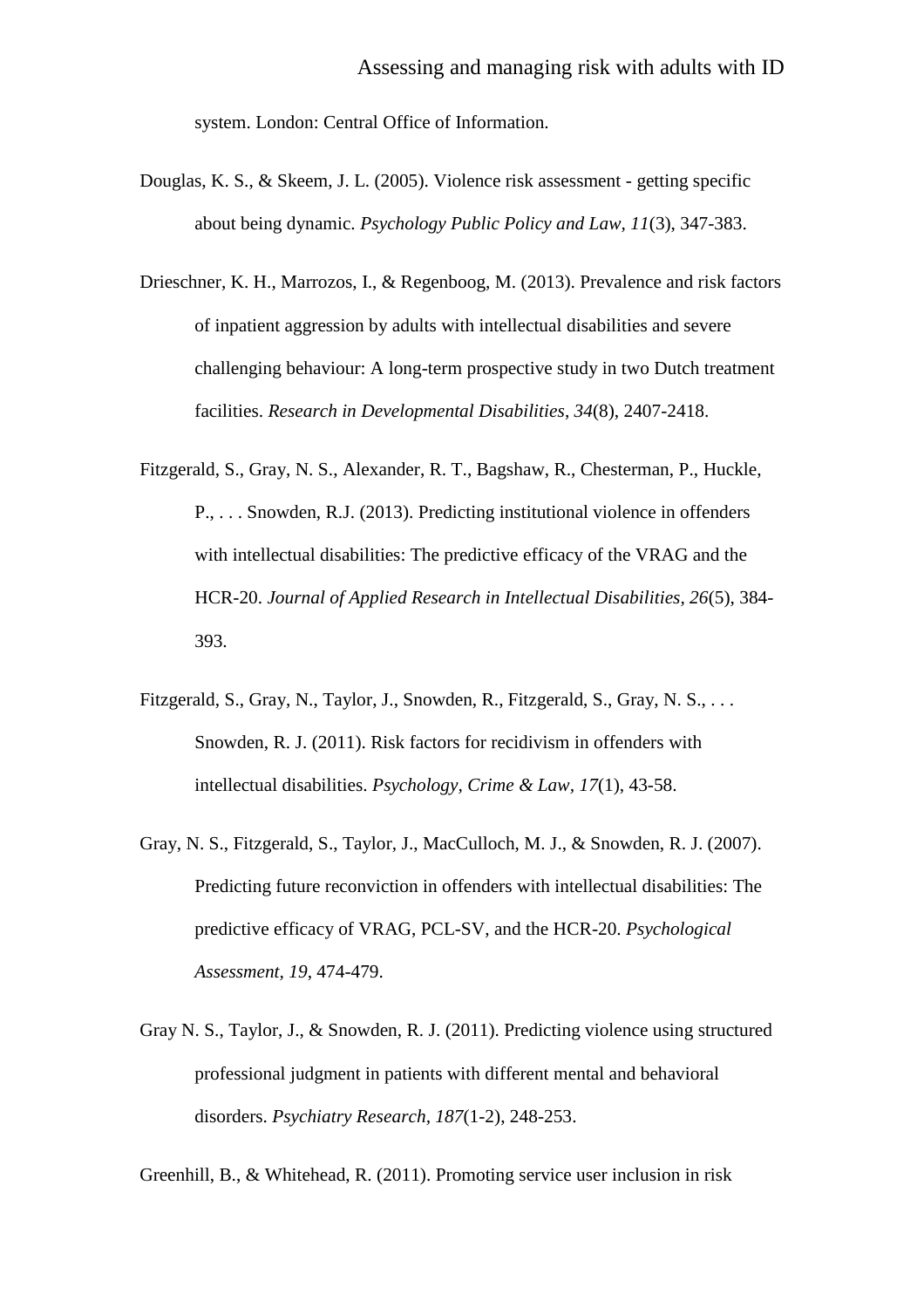assessment and management: A pilot project developing a human rights-based approach. *British Journal of Learning Disabilities, 39*(4), 277-283.

- Hall, S., & Duperouzel, H. (2011). "We know about our risks, so we should be asked." A tool to support service user involvement in the risk assessment process in forensic services for people with intellectual disabilities. *Journal of Learning Disabilities and Offending Behaviour*, *2*(3), 122-126.
- Hastings, R. P. (2002). Do challenging behaviors affect staff psychological wellbeing? Issues of causality and mechanism. *American Journal of Mental Retardation 107,* 455– 67.
- Hastings, R. P., & Brown, T. (2002). Coping strategies and the impact of challenging behaviors on special educators' burnout. *Mental Retardation 40,* 148–56.
- Hensel, J. M., Lunsky, Y., & Dewa, C. S. (2012). Exposure to client aggression and burnout among community staff who support adults with intellectual disabilities in Ontario, Canada. *Journal Of Intellectual Disability Research*, *56*(9), 910-915.
- Howard, R., Rose, J., & Levenson, V. (2009). The psychological impact of violence on staff working with adults with intellectual disabilities. *Journal of Applied Research in Intellectual Disabilities*, *22*(6), 538-548.
- Inett, A., Wright, G., Roberts, L., & Sheeran, A. (2014). Predictive validity of the START with intellectually disabled offenders. *Journal of Forensic Practice*, *16*(1), 78-88.
- Jacobson, J. (2008). *No One Knows: Police responses to suspects with learning disabilities and learning difficulties: a review of policy and practice*. London: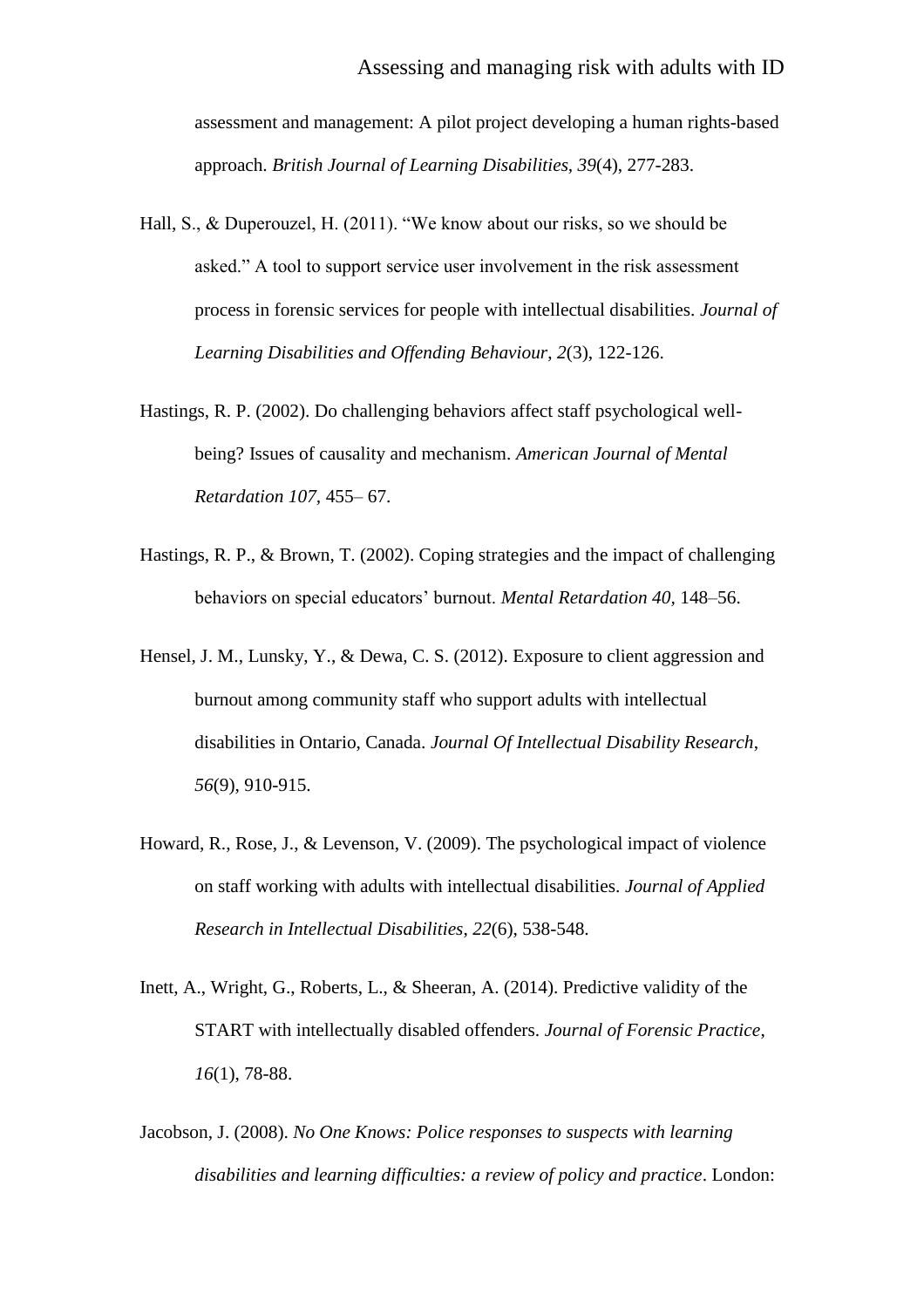Prison Reform Trust.

- Kilcommons, A. M., Withers, P., & Moreno-Lopez, Á. (2012). Do service users with intellectual disabilities want to be involved in the risk management process? A thematic analysis. *Journal of Applied Research in Intellectual Disabilities*, *25*(5), 433-444.
- Lindsay, W. R. (2002). Research and literature on sex offenders with intellectual and developmental disabilities. *Journal of Intellectual Disability Research*, *46*(1), 74-85.
- Lindsay, W. R., & Beail, N. (2004). Risk assessment: Actuarial prediction and clinical judgement of offending incidents and behaviour for intellectual disability services. *Journal of Applied Research in Intellectual Disabilities*, *17*(4), 229- 234.
- Lindsay, W. R., Hogue, T. E., Taylor, J. L., Steptoe, L., Mooney, P., O'Brien, G., ... Smith, A. H. W. (2008). Risk assessment in offenders with intellectual disability: A comparison across three levels of security. *International Journal of Offender Therapy & Comparative Criminology, 52*, 90-111.
- Lindsay, W. R., Murphy, L., Smith, G., Murphy, D., Edwards, Z., & Chittock, C. (2004). The Dynamic Risk Assessment and Management System: An assessment of immediate risk of violence for individuals with offending and challenging behaviour. *Journal of Applied Research in Intellectual Disabilities, 17*, 267-274.
- Lindsay, W. R., O'Brien, G., Carson, D., Holland, A. J., Taylor, J. L., Wheeler, J. R., ... & Johnston, S. (2010). Pathways Into Services for Offenders with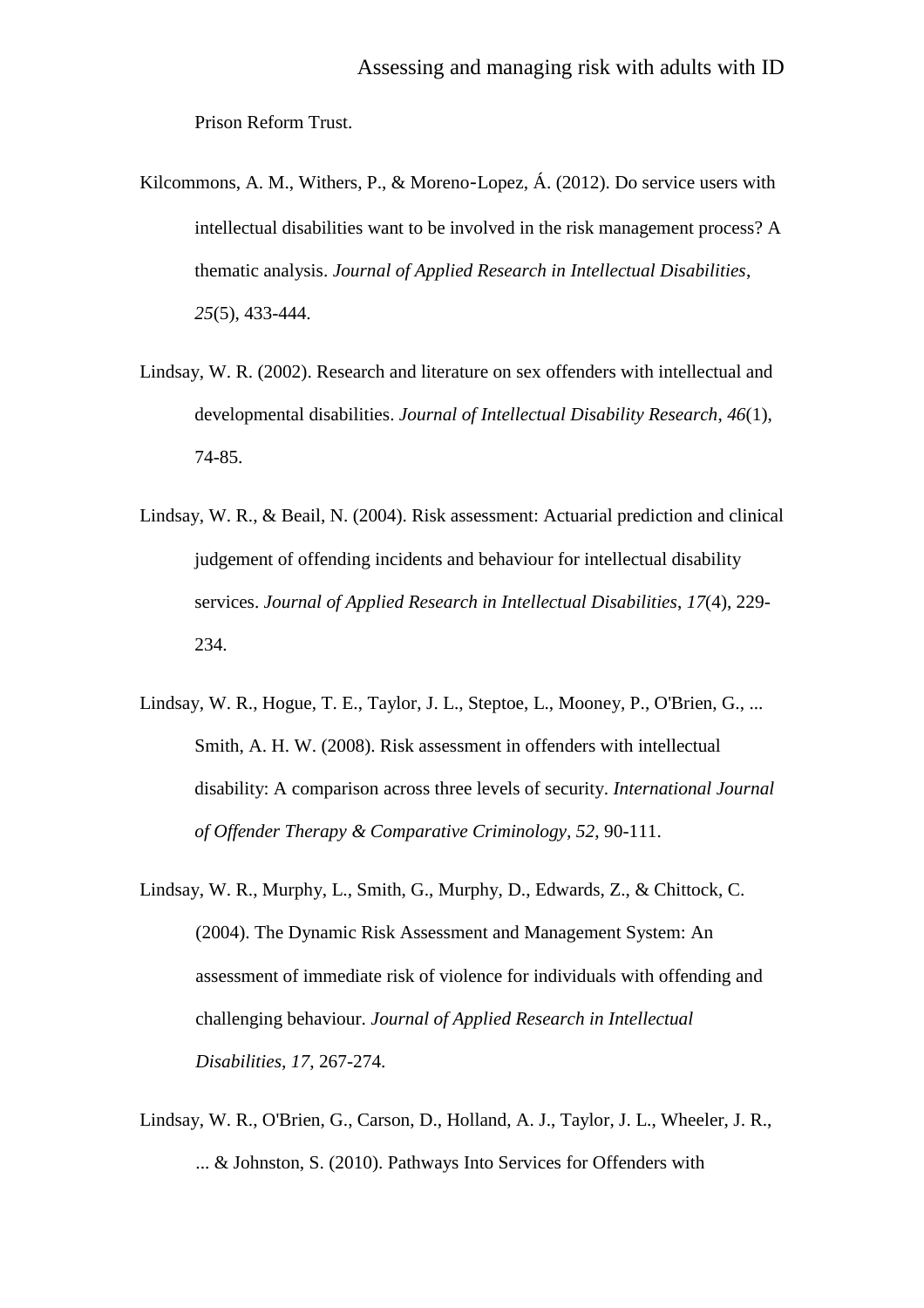Intellectual Disabilities Childhood Experiences, Diagnostic Information, and Offense Variables. Criminal justice and behavior, 37(6), 678-694.

- Lofthouse, R. E., Lindsay, W. R., Totsika, V., Hastings, R. P., & Roberts, D. (2014). Dynamic risk and violence in individuals with an intellectual disability: tool development and initial validation. *The Journal of Forensic Psychiatry & Psychology*, *25*(3), 288-306.
- Mann, R. E., Hanson, R. K., & Thornton, D. (2010). Assessing risk for sexual recidivism: Some proposals on the nature of psychologically meaningful risk factors. *Sexual Abuse-a Journal of Research and Treatment, 22*(2), 191-217.
- McGrath, R. J., Livingston, J. A., & Falk, G. (2007). A structured method of assessing dynamic risk factors among sexual abusers with intellectual disabilities. *American Journal of Mental Retardation, 112*, 221-9.
- MedCalc Statistical Software version 16.4.3 (MedCalc Software bvba, Ostend, Belgium; [https://www.medcalc.org;](https://owa.liv.ac.uk/owa/redir.aspx?REF=hGnQd_lJmgfJG7dnobFPWbEhHsgSF_SzlamiCSii4JBPf1xgMorTCAFodHRwczovL3d3dy5tZWRjYWxjLm9yZw..) 2016).

Mental Capacity Act (England and Wales) 2005. London: The Stationery Office.

- Mills, S., & Rose, J. (2011). The relationship between challenging behaviour, burnout and cognitive variables in staff working with people who have intellectual disabilities. *Journal of Intellectual Disability Research, 55*(9), 844–857.
- Morrissey, C., Hogue, T., Mooney, P., Allen, C., Johnston, S., Hollin, C.,…Taylor, J. L. (2007). The predictive validity of the PCL-R in offenders with ID in a high secure hospital setting: *Institutional aggression. Journal of Forensic Psychiatry and Psychology, 18*, 1–15.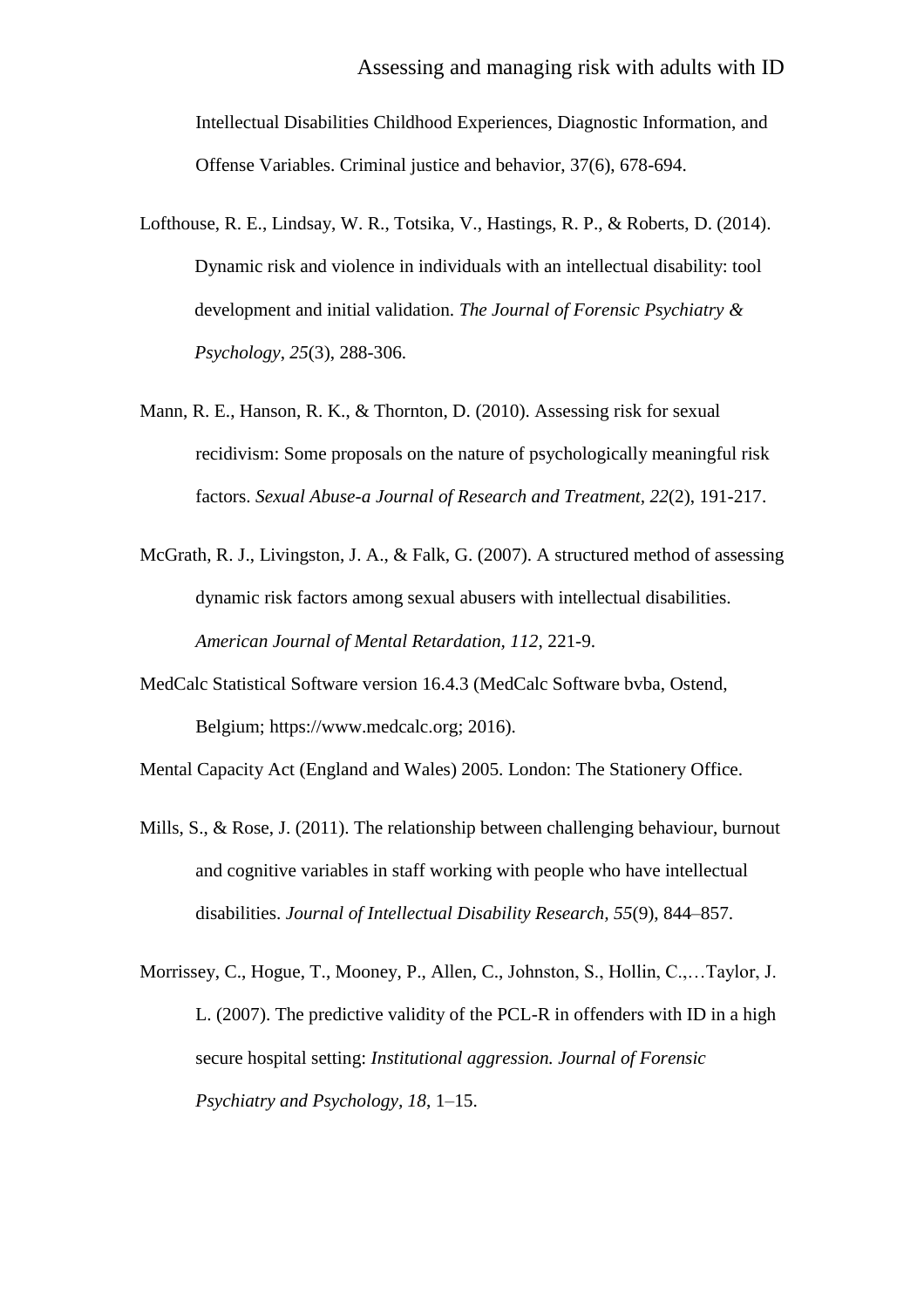Morrissey, C., Hogue, T., Mooney, P., Lindsay, W. R., Steptoe, L., Taylor, J., & Johnston, S. (2005). Applicability, reliability, and validity of the psychopathy checklist-revised in offenders with intellectual disabilities: Some initial findings. *International Journal of Forensic Mental Health, 4,* 207–20.

Murphy, G. H., & Clare, I. C. H. (2012). Working with offenders or alleged offenders with intellectual disabilities. In E. Emerson, C. Hatton, K. Dickson, R. Gone, A. Caine & J Bromley (Eds.), *Clinical Psychology and People with Intellectual Disabilities Second Edition* (pp. 235-271). Chichester, UK: John Wiley & Sons, Ltd.

- National Institute for Health and Clinical Excellence (NICE). (2015). Violence and aggression: short-term management in mental health, health and community settings. Retrieved from<https://www.nice.org.uk/guidance/ng10>
- O'Shea, L. E., Picchioni, M. M., Mason, F. L., Sugarman, P. A., & Dickens, G. L. (2014). Differential predictive validity of the Historical, Clinical and Risk Management Scales (HCR–20) for inpatient aggression. *Psychiatry research*, *220*(1), 669-678.
- Pouls, C., & Jeandarme, I. (2014). Psychopathy in Offenders with Intellectual Disabilities: A Comparison of the PCL-R and PCL: SV. *International Journal of Forensic Mental Health*, *13*(3), 207-216.

Quinsey, V. L. (2004). Risk assessment and management in community settings. In W. R. Lindsay, J. L. Taylor & P. Sturmey (Eds.), *Offenders with developmental disabilities* (pp. 131-141). Chichester, UK: John Wiley & Sons Ltd.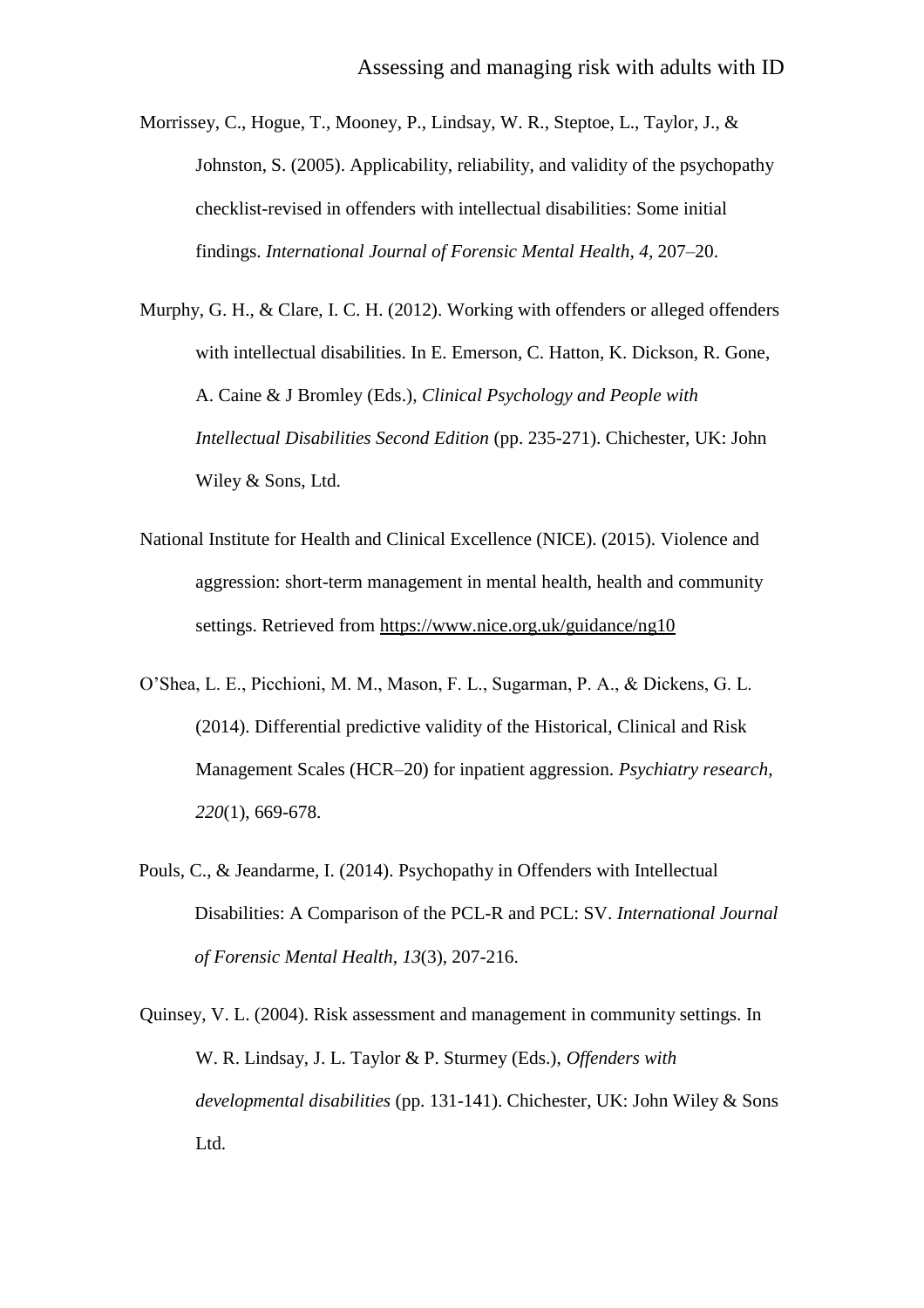- Quinsey, V. L., Book, A. B., & Skilling, T. A. (2004). A Follow-up of deinstitutionalized men with intellectual disabilities and histories of antisocial behaviour. *Journal of Applied Research in Intellectual Disabilities, 17*, 243- 253.
- Rice, M. E., & Harris, G. T. (2005). Comparing effect sizes in follow-up studies: ROC Area, Cohen's d, and r. *Law and human behavior*, *29*(5), 615.
- Schoonjans, F., Zalata, A., Depuydt, C. E., & Comhaire, F. H. (1995). MedCalc: a new computer program for medical statistics. *Computer methods and programs in biomedicine*, *48*(3), 257-262.
- Sprigg, C. A, Armitage, C. J., Hollis, K. (2007).Verbal abuse in the National Health Service: impressions of the prevalence, perceived reasons for and relationships with staff psychological well-being. *Emergency Medicine Journal, 24,* 281-82.
- Steptoe, L. R., Lindsay, W. R., Murphy, L., & Young, S. J. (2008). Construct validity, reliability and predictive validity of the dynamic risk assessment and management system (DRAMS) in offenders with intellectual disability. *Legal and Criminological Psychology, 13*, 309-321.
- Stewart, D., Bowers, L. (2013). Inpatient verbal aggression: content, targets and patient characteristics. *Journal of Psychiatric and Mental Health Nursing. 20*, 236-43.
- Stone, T., McMillan, M., Hazelton, M. (2010). Swearing: Its prevalence in healthcare settings and impact on nursing practice. *Journal of Psychiatric and Mental Health Nursing. 17,* 528-34.